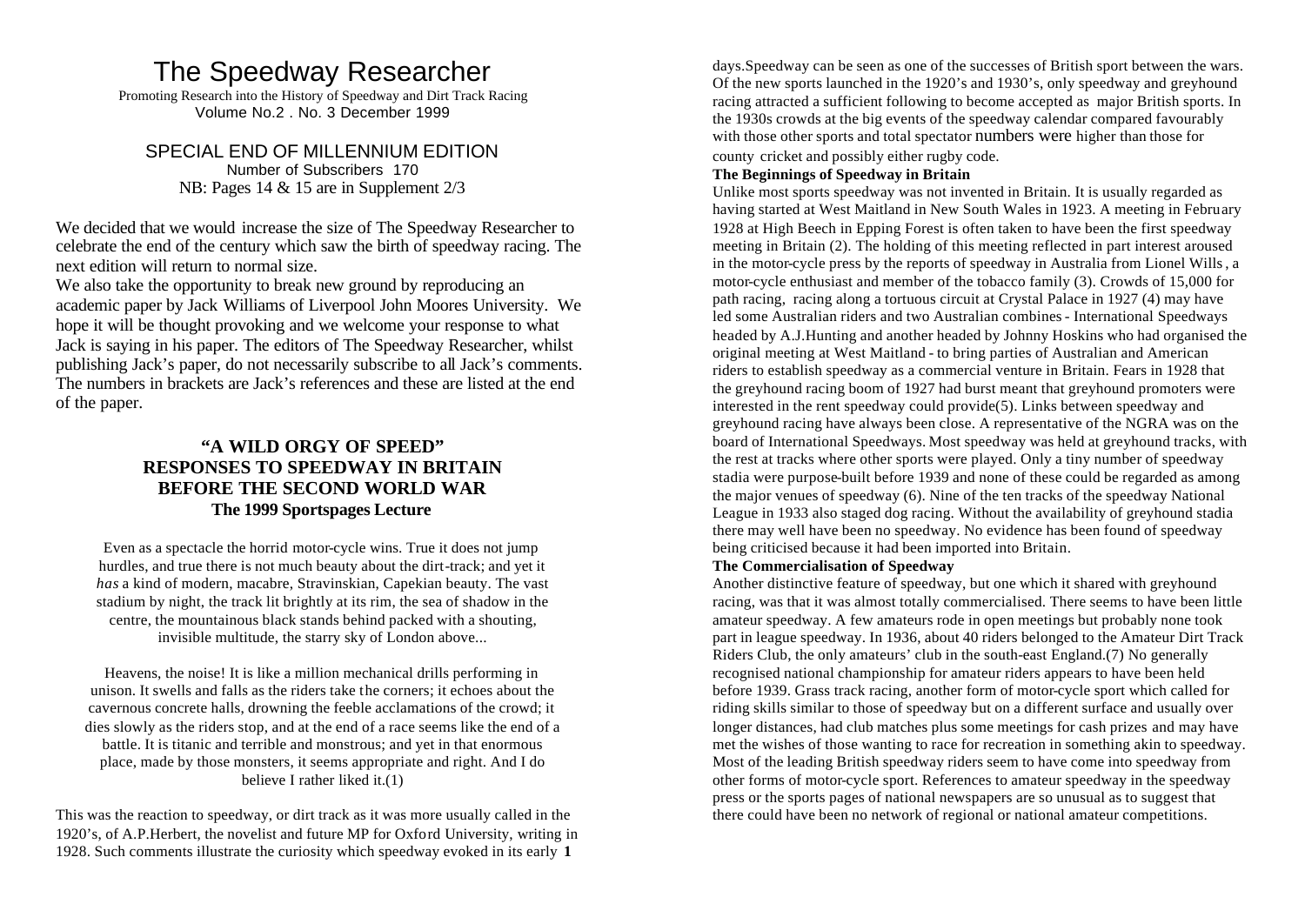Amateur speedway is rarely mentioned in the minute books of the Auto-Cycle Union, a subsidiary of the RAC which claimed to be the supreme authority for all motorcycle sport in England. or of the Speedway Control Board. The ACU had a **2**

Sub-committee on Temporary Tracks. Its regulation that special permission had to be sought to race machines not fitted with two brakes suggest that the Sub-committee was concerned primarily with amateur speedway as the machines in professional speedway had no brakes. As the first mention to this Sub-committee in the minutes of the ACU is in January 1939, it seems unlikely that there could have been a great many amateur meetings organised before the end of the 1930s. (8). Unlike many other British sports, there was no debate within the motor-cycling world about the need for a strong amateur presence within speedway, but, as A.J. Hunting believed, this may have been because the costs of a machine and clothing were prohibitively expensive for amateurs. (9) Even at humble levels of speedway riders raced for cash prizes. Few speedways could have been less imposing than that started by the Manchester Motor Sports Club at Hazel Grove, near Stockport in 1937. Cinders could not be afforded for the track. Riders did not ride for cash prizes but if the proceeds of a meeting exceeded expenditure, these were shared among the winning riders. (10) The secretary of the ACU described professional riders and promoters as "an almost avoidable evil" (11) but the ACU did not try to limit the commercialisation of speedway.

Promoters saw speedway as an opportunity for profit. When Hunting came to Britain in 1928 he described his intention as "purely and simply the commercialisation of a wonderful sport".(12) Tom Stenner, a speedway journalist, claimed that many of the early promoters were "Nimble-witted individuals" who "opened tracks of mushroom growth that paid no-one but themselves and were never intended to do so." (13) The fact that speedway was tried at so many venues and quickly abandoned suggests that promoters were profit rather than utility maximisers, but it is possible that many may underestimated the costs of speedway promotion. As balance sheets of speedway companies are hard to find, it is not clear how many promoters made big profits but the collapse of nearly all promotion companies suggest that some did not even make short-term gains. The biggest profits were probably made at Stamford Bridge. In 1928 ad 1929 it is thought that the profit on speedway promotion at Stamford Bridge exceeded £40,000 (14) but after 1932 speedway ceased at Stamford Bridge when the track was converted into one for dog racing. In 1935 £3,771 of Belle Vue's income of £20,665 was profit (15) but as Belle Vue had won the National League and the National Trophy, the two major competitions in that season, and as Belle Vue was one of the few tracks which raced throughout the 1930s, it seems likely that profits of this scale, though far below those of Stamford Bridge in the late 1920s, would have been at least comparable with those at other leading tracks.

Whilst riders may have been attracted to speedway by the prospect of fame and excitement, their attitudes to racing were highly commercialised. In the late 1920s many rode six days a week to boost their earnings. Top riders were among the highest paid sportsmen in inter-war Britain. Frank Varey, the Belle Vue captain, recalled that "we were the ones going round in flash cars, not the footballers." (16) In the late

1920s the demand for experienced riders exceeded supply and big names raced not only for cash prizes but were paid appearance money. Initially the American Sprouts Elder was probably the rider with the highest earnings. In one year he may have made £15,000. By riding at three tracks on one day he was reputed to have received £350. (17) By the late 1930s the Speedway Control Board had agreed maximum payments for riders (18) but these meant that even average riders in the **3** First Division were better paid that their equivalents in most other sports. In 1938 the rider Jack Ormston, though trying to show that speedway earnings were not so high as was often imagined, pointed out that a good First Division rider probably earned about £40 a week during the six months season, but would be injured some weeks and had to pay £6 each week for machine maintenance and had to buy his machine and its spares. A machine cost around £80, a new engine £55. A Second Division rider earning £15 a week would be "doing quite well" but the tighter tracks increased the risk of injury and led to more repair bills.(19). In order to protect its members' earnings power, the Riders' Association tried to prevent the employment of foreign riders in 1937. It can be claimed that the dangers of speedway racing justified the relatively high pay of riders. By 1934, Phil Bishop of Harringay had crashed over 400 times.(20). At least 24 riders died in speedway accidents before the Second World War. (21)

#### **Speedway as a Spectator Sport**

Spectator numbers are one indication of interest in speedway. Whilst gate receipts were sufficient to maintain speedway as a professional sport, speedway collapsed in most places where it was tried. In 1928 the ACU licensed racing at 34 tracks and at over 60 in 1929 and meetings were also held at tracks not licensed by the ACU. Meetings were held in all the big cities and most towns between the wars. In 1929 two professional leagues were started - the Southern League with eleven tracks and the English Dirt Track League with 15 tracks in the north plus another at Leicester. By 1932 only ten tracks were left from both leagues and these merged to form the National League. By 1935 the number of National League tracks had fallen to seven and of these only Belle Vue from Manchester was not in London. In 1936 the Provincial League was started with six tracks and in 1938 this became the Second Division of the National League.In 1939 the First Division had seven tracks and the Second nine, but Belle Vue reserves was one of the Second Division tracks. Between 1929 and 1939 league racing was promoted at more than 40 tracks but only Belle Vue, West Ham and Wimbledon took part in all these seasons. Non- league meetings were held occasionally at other tracks.

Statistics of spectator numbers have to be treated with caution. Some promoters tried to stimulate public interest by giving exaggerated reports of spectator numbers to the press. Speedway News pointed out that the 74,000 spectators at the World Championship final in 1936 had been a record speedway crowd but The Times had reported over 80,000 had attended the speedway tests against Australia at West ham in 1933 and 1934.(22) As Speedway News had pointed out that attendance figures for speedway meetings were often inflated, this may mean that spectator statistics provided in Speedway News are more reliable than those published elsewhere. The largest attendance at a speedway meeting reported by Speedway News was 93,000 for the World Championship at Wembley in 1938. (23) The biggest crowd for an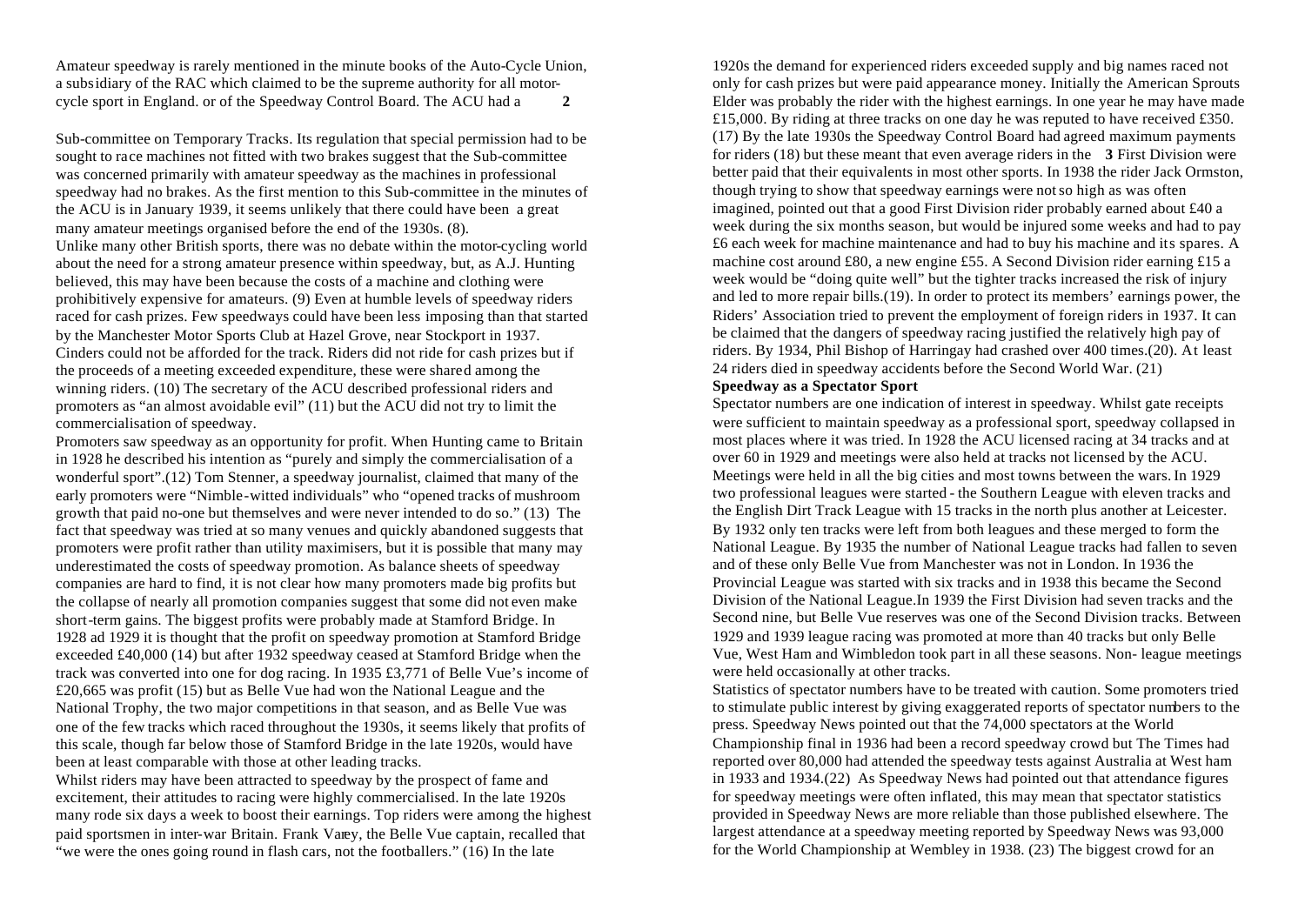inter-track meeting was possibly just under 40,000 at Harringay in 1935.(24) In 1929 the management of Wembley told the drin ks licensing magistrates that its average number of spectators for greyhound racing was 9,000 and 6,000 for speedway.(25) Spectator income at the 29 home meetings of Belle Vue in 1935 was just over  $£15,200.(26)$  It is not clear how many spectators provided one pound of gate income, but if the average cost of admission had been one shilling (5p), the average number of spectators per meeting would have been over 10,000. In April 1938 the average number of spectators at First Division tracks was 15,962 and 6,152 at Second Division tracks.(27) Figures printed in Speedway News from the Speedway Control Board show that the total number of paying spectators was nearly 2.7 million in 1934, just under two million in 1935, over three million in 1936 and nearly 3.7 million in 1938 (28) but these included those who attended test matches and the finals of championships riders competitions.

Inadequate income from spectators was the basic reason for the collapse of of speedway in so many localities. The failure of so many tracks in the North during the early 1930s and the partial revival in the number of league tracks in the late 1930s may mean that the levels of unemployment influenced spectator numbers. It was often complained that spectators would pay to watch only the top riders whose fees were too high for many promoters. E.O.Spence, the manager of Belle Vue and sometimes called the Mussolini of speedway, was often accused of not being interested in promoting junior riders but he maintained that the public wished to see only the big names. His suspicion that promoters who could not afford star riders were "heading for the financial graveyard" was broadly true.(29) The ability of Belle Vue to pay top riders was often blamed for the collapse of speedway in other parts of the North. Long delays between heats caused by false starts and the breakdown of machines were seen as deterrents to public interest and the introduction of an electrically operated starting gate may have contributed to the rise of the number of tracks in the second half of the 1930s. The News of The World, The Daily Mail, The [London} Star and The Daily Herald donated speedway trophies but press coverage of speedway was rarely as extensive as that for ball games, which in its self may have restricted interest in speedway, and perhaps explains why the ACU Management Committee appointed a press advisory officer in 1936 and began to hold press lunches in 1937.(30)

The ACU and the Speedway Control Board do not seem to have a programme to promote the expansion of speedway. Their minute book shows that they waited for those interested in promoting to approach them instead of searching out potential investors to introduce speedway into new locations or to take over existing tracks. Speedway News pointed out that when the Speedway Control Board had been set up in 1933, none of its members had experience of the business side of speedway. In 1935 two promoters were added to the Board and three in 1937 and the Board was restructured in 1939 but the ACU nominees still formed a majority on it. (31) The limited efforts of the ACU and the Control Board to expand speedway into new localities were perhaps not untypical of sports governing bodies in the 1930s. Apologists for speedway argued that its appeal lay in its exc itement. In 1928 anonyms articles in The Times, which read like thinly disguised advertisements for

International Speedways, declared that "Dirt track racing is a highly exciting and spectacular sport" and that in Australia it had become "a favourite spectacle for those...who love sensational feats." Two years later The Times was still claiming that "Speedway racing is undoubtedly an exciting form of sport."(32) Sprouts Elder, or perhaps his ghost-writer, in what was the first speedway autobiography published in Britain, wrote that "As for excitement, it licks a bull fight. Once you get the speedway habit you look upon bull-fighting as a kind of dairy farming."(33) Tom Stenner, a speedway journalist, thought the noise, speed danger and spectacle of broadsiding were essential aspects of speedway's appeal. He wrote of "the glare of the big arc lights, the hectic shoulder to shoulder dive to the bends, men and machines **5** locked together in a seeming mass of limbs and wheels, the broadsiding at angles that would have sent Euclid crazy, and the last terrific dash to the winning post - these grip the mind and body too. A crash sends the heart to the mouth, to be followed by an extraordinary sense of relief as the rider stumbles to his feet unhurt. And when the race is over come as a sense of relaxation that is unforgettable - and probably unmatched in any other sporting experience."(34) Press advertisements for speedway in its early days stressed the excitement. Salford speedway, for instance, was advertised in 1929 as the "safest and speediest track in the North" with "over two hours of thrills and spectacular broadsiding."(35) But many may not have found speedway exciting. A major reason why more did not watch speedway could have been that they shared the response of Hannen Swaffer, the journalist and drama critic, who reported that "Frankly, after two races, I found dirt-track racing so dull and said so."(36) At various times The Motor Cycle pointed out that speedway racing was often predictable, with races nearly always being won by the rider first to the first bend.(37) The retired rider Ron Howes has described speedway as always "having been a follow my leader sort of sport."

There is little direct evidence about the social background of spectators or of whether this has changed over time. Comments about the presence of women spectators suggest that they were perhaps higher than for other sports. Photographs of crowds support Tom Stenner's contention that most spectators were men(38) but Speedway and Sports Gazette claimed that women spectators outnumbered men by two to one and that interest in speedway would be "missing" if not for these keen females.(39) Speedway Express, very much a publication for speedway devotees, had a regular column for "Speedway Girls", usually concerned with cosmetics and what to wear at speedway meetings which may mean that women did watch speedway or that they could be persuaded to do so.

The emphasis in the presentation of speedway was designed to give it an appeal to all classes. Reports of the attendance at speedway meetings by such luminaries as Prince George, Princess Ingrid of Sweden, King Alphonso of Spain and Admiral Beatty were intended in part to show that speedway had an appeal that crossed class boundaries. Speed was seen as a fundamental to the appeal of speedway. In 1934 The Daily Mail described speedway as "the fastest, most thrilling, most fascinating of our newer sports."(40) Press reports usually noted race times. Speedway News provided detailed lists of the fastest times at league tracks and presented new track records as evidence for the advance of speedway. Lady Bailey, famous for her solo flights over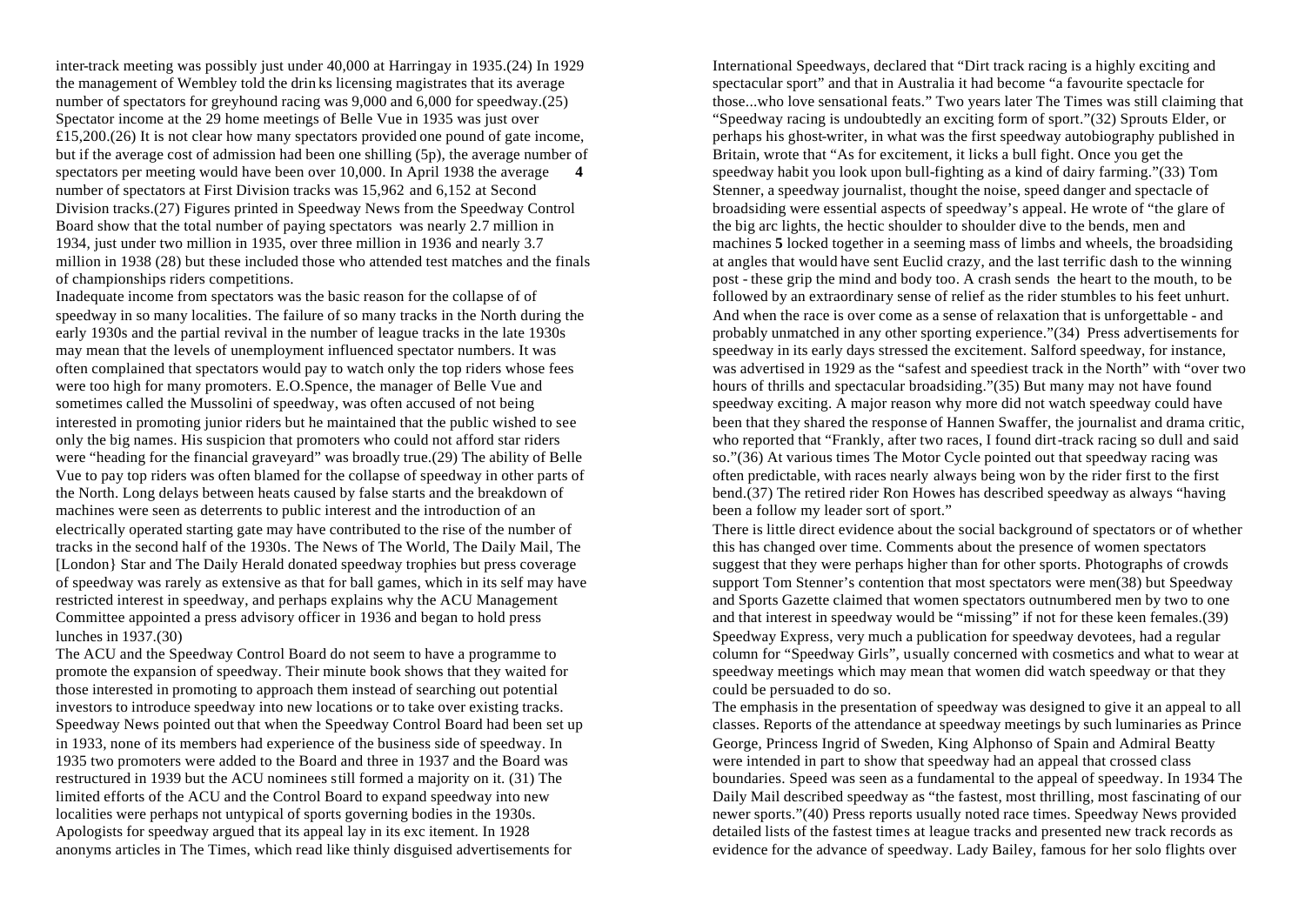Africa, Sir Henry Seagrave, knighted for breaking the world motor car speed record, Malcolm Campbell and the Honourable Mrs Victor Bruce, who held the world record for driving the longest distance in 24 hours, were invited to speedway meetings and expressed their approval of speedway. This association of speedway with those from the upper classes who had set records was an attempt to broaden the appeal and respectability of speedway but also tried to demonstrate how speedway was part of the trend in British culture which celebrated speed as an expression of modernity and a register of social progress. Publicity given to riders taking flying lessons can also be related to the attempts to present speedway as part of the rise of technology and modernity. A.J.Webbe, who had a daily sports column in The Daily Herald, wrote in Speedway Express that speed and rivalry were essential elements in speedway's appeal but saw speedway as a sign of progress because of its association with youth **6** and peace. It was "a great modern movement, brand new and full of vibrant enthusiasm of youth... It symbolises a general idea of getting on with things in a prompt, simpler and businesslike manner." For Webb, speedway was "based on one of the most fascinating and democratic inventions of the age - the motor-cycle." (41) The overall impression which emerges from the presentation of speedway is that its following became dominated by the working class. Reporting of speedway by The Times, initially extensive and supportive, declined steadily in the 1930s. Stress on sensation and excitement seems to have been intended to appeal to working-class tastes. Initially crashes were emphasised as part of the excitement of speedway. Speedway News had a page entitled "Thrills and Spills." In the late 1920s this was nearly always filled with pictures of crashes. Some successful promoters believed that having a reputation for being flamboyant showmen would stimulate spectator interest. When Ron Howes was a young rider at Wimbledon, he was instructed by the promoter Ronnie Greene to start a fight with an opposition rider to excite the crowd. (42) The speedway manager Johnny Hoskins admitted trying to excite spectators by arguing in public with ACU officials and by trampling his hat in mock frustration.(43) He admired Frank Varey for being such a good showman rider. The engine of Varey's machine screamed so loudly that it drowned the sound of other machines. Attempts to spice up meetings included riders racing on donkeys, a parade of elephants, two farmers racing horse-drawn chariots, and the introduction of midget car racing in the mid 1930s. The Manchester Guardian described midget cars as "brightly coloured...with sparks and flames spitting from exhausts...a good spectacle, and they are certainly noisy enough to please most hardened of speedway "fans.'" (44) Inventing nicknames for riders, especially in the early days, such as Cyclone Lamont, Broadside Huxley and Skid Skinner, was another tactic to sensationalise speedway. Races with women motor cyclists such as Fay Taylour and Eva Asquith were perhaps also intended to sensationalise speedway. In 1930 women riders were banned after medical attendants had to strip an injured woman rider in view of a grandstand.

Attempts to sensationalise speedway created tensions within speedway. By the mid-1930s Speedway News was arguing that speedway did not need stunts and gimmicks which demeaned its status as a true sport. Proposals to introduce midget car racing led to one of its writers to ask whether speedway was "a serious sort or just a circus." In 1936 when Hoskins was organising his elephant parade, its editor feared that "if the circus and variety element crept in," there could be a return to 1928 when "variety turns" had damaged the prestige of speedway and caused most newspapers to ignore  $it.(45)$ 

#### **Reactions to Speedway**

Not all the motor-cycle world greeted the introduction of speedway with enthusiasm. Some feared that the commercialisation of speedway would undermine motor cycle sport's reputation for being "clean"(46) and worried that commercialisation might lead to speedway becoming dominated by gambling. Associated concerns were that speedway accidents and possible fatalities would turn public opinion against all motor-cycle sport.(47) Others were anxious that a new form of motor-cycle sport could cause the public to imagine that motor cycling was primarily a competitive sport and so overlook the merits of the motor cycle as a means of everyday transport. The general tone of the motor-cycle press in 1927 and early 1928 indicates that **7** many felt that speedway would be unwelcome when motor cycling was facing growing public animosity. The Home Secretary Joynson-Hicks was thought to be excessively concerned about the noise from motor cycles. Though worried about possible repercussions of speedway, the motor-cycle press reported speedway meetings in detail and by the middle of 1928 began to express more approval of speedway. In May, Carbon of Motor Cycling was writing about the excitement of speedway and how it could promote improvements in motor-cycle design.(48) By the mid 1930s, however, Motor Cycling and The Motor Cyclist, leading motor-cycle journals, rarely reported speedway but covered the TT races and trialing in detail which could mean that enthusiasts for speedway and other forms of motor-cycle sport had few mutual interests.

Misgivings about speedway in the other branches of motor-cycling help to explain why promoters were prepared to accept the Auto-Cycle Union as the ultimate authority over speedway. The impression which arises from the minutes of the ACU management committee and from its Track Licensing Committee and the Speedway Control Board, the bodies through which speedway was governed, was that the ACU was concerned to ensure that speedway was conducted in a manner which would not sully the reputation of motor-cycling in general. The ACU secretary, T.W. Loughborough, wrote that the main concerns underlying the speedway regulations were, in order of priority - clean sport, the safety of competitors, the safety of spectators, efficient conduct of meetings and the protection of promoters.(49) To keep speedway clean ACU regulations prohibited betting on speedway. Speedway betting seems to have been rare. It perhaps occurred at "black" tracks, those not licensed by the ACU. In 1932 the ACU removed its licence from the Lea Bridge track when totaliser betting was introduced but this was abandoned after a few weeks following suspicions of riders being paid to lose races.(50) When a bookmaker applied for a licence to promote speedway at Middlesbrough in 1939, the Speedway Control Board asked for written guarantees that no betting would be allowed at the speedway and that the speedway would not be used to further any of his bookmaking activity.(51) In 1936 The Sporting Chronicle, the daily newspaper published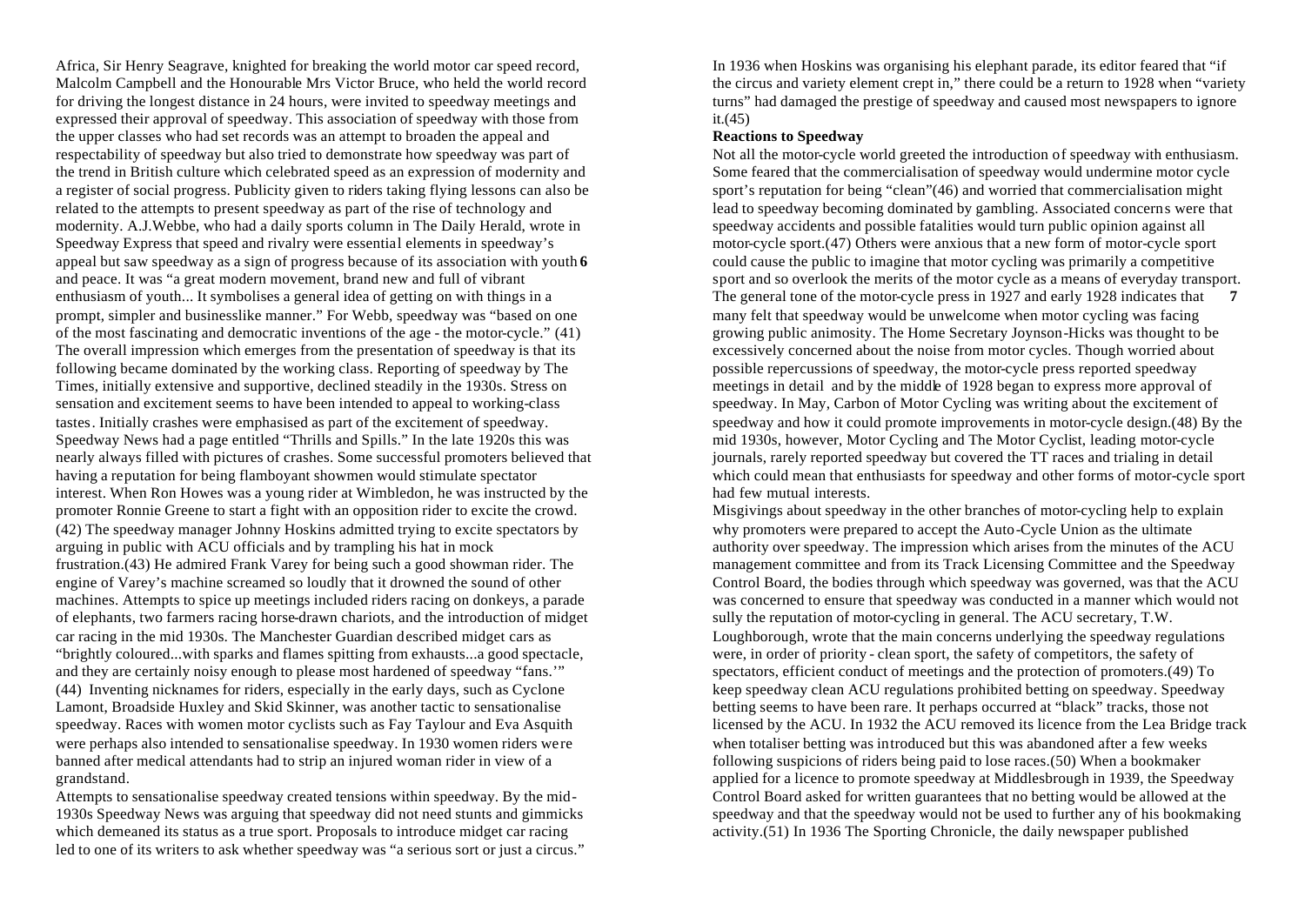primarily for those interested in betting on horse and dog racing, ignored speedway almost totally which suggests that speedway betting was not common. The opposition to speedway beyond the motor-cycling world is difficult to measure. Some saw speedway as a degenerate culture. The Nottingham coroner described it as "one of the worst features of modern life," which encouraged "risky speedway and acrobatic riding" on the public roads. In his opinion "more and more silly youths" were becoming "bitten with the dirt-track mania."(52) As searching the press for opposition to speedway is like looking for needles in haystacks, it is hard to be sure how many shared such views. Some tracks closed because of complaints about noise. Apologists for other sport occasionally argued that speedway had undermined the appeal of their sports. In 1932, when discussing the financial problems of county cricket, the cricket correspondent of The Times pointed out that "the spectator has come to expect something more exhilarating, something more in keeping with the competitive thrills of speedway racing, and, if disappointed, his inadequate understanding of cricket encourages him to say that it is a dull game."(53) Insights into the opposition of speedway can be gained by looking at criticisms which its apologists felt obliged to refute. The Motor Cyclist Review thought it necessary to **8** rebut the belief that promoters were "legalised agents for "manslaughter."" (54) Sprouts Elder's denial that speedway was "a pandemonium - a wild orgy of speed, avalanches of mud and occasional glimpses of a leather-coated demon man-handling two hundredweight of metal in a frenzied hug" suggest that this is how some viewed speedway.(55)

#### **Speedway and Perceptions of Sport**

The apologists of speedway, including the most shameless of speedway showmen such as Johnny Hoskins, always called it a sport. Speedway rhetoric emphasised speedway as a contest between riders rather than one between machines and celebrated the sportsmanship of riders. The editor of Speedway News claimed that "mean, and real men at that, are pitted against each other, the machine is a secondary consideration. Human skill, intelligence and high courage are matched against similar qualities... Determination, quick thinking...the possession of almost uncanny powers of anticipation and the ability to accept defeat or victory...characterise the real dirttrack champion.(56) Though possibly a means of deflating criticism of speedway, this stress on speedway as a sport can be interpreted as a reflection of how conceptions of sport were surrounded with an aura of morality and consequently of social respectability. Even though speedway was more overtly commercialised than most sports, promoters accepted the ACU, an amateur body, as the ultimate authority for speedway. ACU representatives outnumbered promoters on the Track Licensing Committee and on the Speedway Control Board. Accepting the authority of the ACU in 1928 seems in part to have been a tactic to allay fears in the motor-cycle world about speedway and although promoters criticised the Speedway Control Board, they never established a rival authority for speedway. This acceptance of established amateur authority in a sport so deeply commercialised and which was lauded and feared as an emblem of modernity illustrates the strength of tradition and conservatism in British sport.

Notes (Please refer to numbers in brackets in text of article):(1).Punch 3.10.28;(2).Some maintain the meetings on short tracks in 1927 at Camberley, Audenshaw and Droylsden should be regarded as the first speedway meetings in Britain. None of these, however, attracted as much public interest as that at High Beech. The lowest estimate for the number of spectators present at High Beech is 15,000.(3).See for instance Motor Cycle 10.2.27.(4).L.Crossley,Crystal Palace Speedway:The Thrills and Spills of the 20s and 30s.(London:Crystal Palace Foundation 1986),p21; P.Parfitt, Racing at Crystal Palace. A History of Motorsports at London's Own Race Circuit 1927-1972, (Croydon:Motor Racing Publications. 1991)pp10.16;(5) Daily Express28.6.1928;12.7.1928;(6)It is sometimes claimed that the Belle Vue at Hyde Road, Manchester was a purpose built speedway stadium. My impression is that Belle Vue(Manchester) ltd., the company which owned the zoo, exhibition facilities and the amusement park, was already developing this stadium before deciding that it could be used for speedway in 1929. From 1929 to 1933 Manchester Central, a semi-professional soccer club, also played at this stadium. After 1933 the rugby league club Broughton Rangers shared the stadium with Belle Vue speedway.(7)Speedway News16.5.35;28.5.38;(8)ACU Minute Book, SubCommittee on Temporary tracks, 16.1.,&20.3.1939. I wish to thank Geoff Wilson, Chief Executive ACU and Pam Miller, General Secretary for permission to consult ACU archives.(9)Motor Cycling2.5.28.(10)Speedway News 15.5,12.6.37.**9** (11)MotorCyclist ReviewSept28.(12)Motor Cycling2.5.28.(13)Stenner p25. (14) Stennerp54.(15)Belle Vue Monthly Statements.(16)Speedway Star.2.1.99. (17)Roger pp10,19,65;Speedway News 29.4.35.(18)See Speedway Control Board minutes1.4.39;SpeedwayNews21.5.38;1.4.39.(19)SpeedwayNews28.3.38.(20) Daily Mail30.6.34.(21)Thanks to Graham Fraser for info.(22)SpeedwayNews 25.4;19.9.36;Times 6.9.33.22.8.34.(23)SpeedwayNews28.5.38.(24)Times30.9.35. (25)Times1.6.29.(26)BelleVueMonthlyStatements.(27)SpeedwayNews4.6.38. (28)SpeedwayNews13.4.35;27.3.37;1.4.39.(29)Auto1.8.30.(30)ACUManagement Committee minute book16.3.36;28.2.38.(31)SpeedwayNews1.4.39.(32) Times 2.2; 17.4;21.4.30.(33)Elder p14.(34)DailyMail30.6.34.(35)ManchesterEveningNews 10.5.29.(36)SundayExpress.16.8.32.(37)MotorCycle 25.7.29;8,22.9.39.(38)Stenner "Thrilling the Million"p.10.(39Auto1.8.30.(40)DailyMail30.6.34.(41)Speedway Express16.8.32.(42)Interview with Ron Howes.(43)Hoskins.pp145-SpeedwayExpress 16.8.32.(44)Guardian27.4.36.(45)SpeedwayNews27.4.35.4.7.36.(46)SeeMotor Cycling14.9.27.29.2.28.Motor Cycle15.3.28.MotorCycleReview4.28 (47)Motor Cycling22.2.2814&21.3.28.(48)MotorCycling23.5.28.(49)MotorCyclistReview9.28. (50)Times4.3.32&Interview with Ron Howes.(51)SpeedwayControlBoardMinutes 16.3.39.(52)SpeedwayNews23.5.30.(53)Times20.4.32.(54)MotorCyclistReview9.29.( 55)Elder p.13.(56)SpeedwayNews15.5.28. Note: Tracks in Scotland in the early days were licensed by the Scottis h Auto Cycle Union and were additional to those licensed by ACU. As we stated at the start of this item - the views expressed are those of Jack Williams and, if you have any comments, please pass them to us.

#### **NEWSPAPER INFORMATION**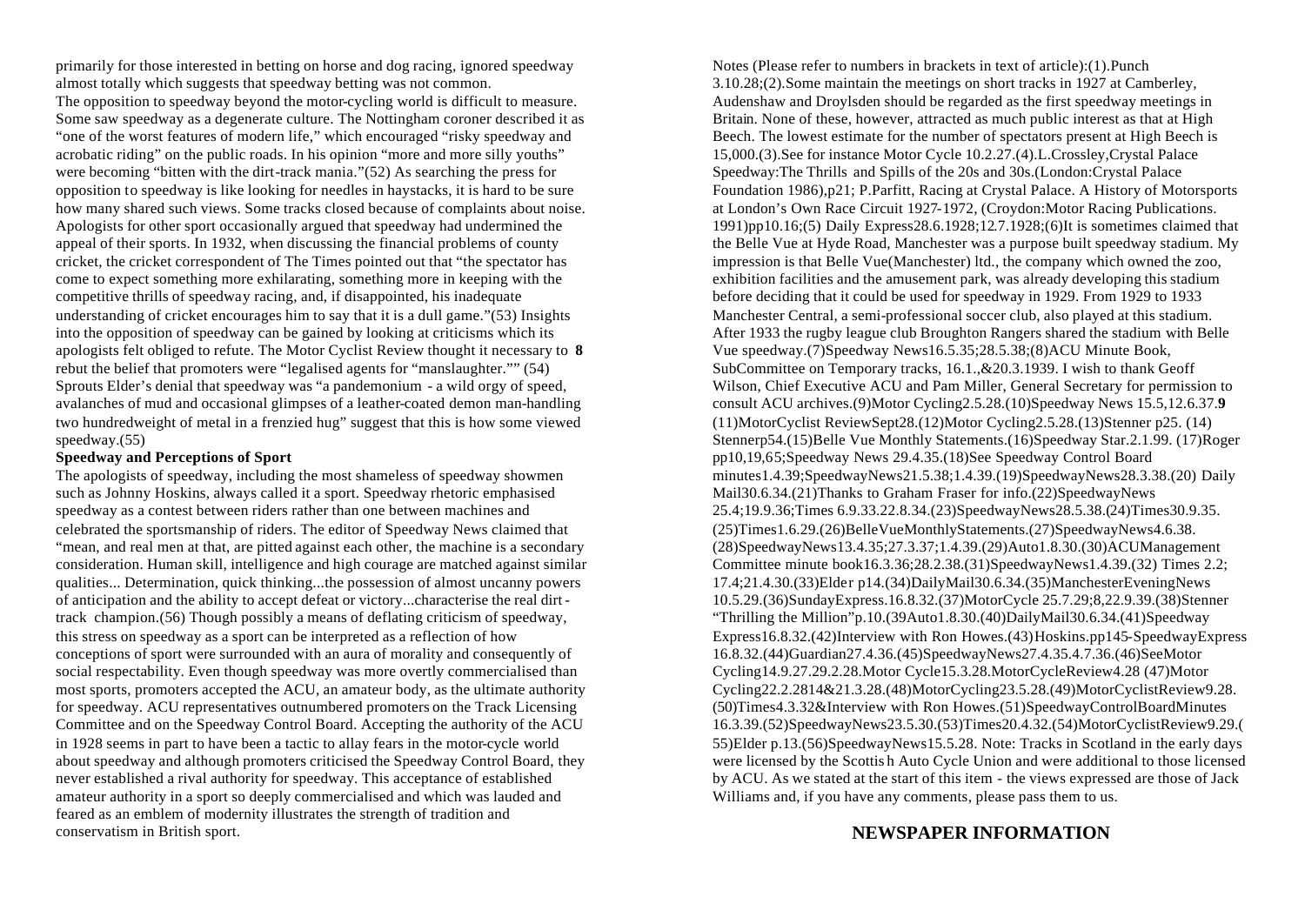**Halifax** : Tracks : **Thrum Hall** and **The Shay**. The prewar venue was built round a cricket pitch while the post war circuit encircled a football ground. Sadly the tracks have gone, the latter just recently. You could consult Terry Warren"s excellent book will tell you the history but if you want heat details you'll need to resort to papers. Newspapers : (144) The Halifax Courier and Guardian 1928 - July 1950; (145) The Halifax Weekly Courier and Guardian Aug 1950 - May 1967; (146) The Halifax Daily Courier and Guardian 1928 - March 1966; ( 147) Evening Courier May 1970 date; (148) Sports Courier and Guardian 1928 - March July 1929; (149) The Halifax

Daily Courier and Guardian (Green Final) Aug 1929 - Sept 1939.

**Hastings** : Track : **Pilot Field, Hastings**. This short lived venue started in 1948. It was killed off by neighbours who thought speedway was too noisy.

Newspapers : (150) Hastings, St.Leonards and Rye Review June 1948 - April 1949; (Hastings and St. Leonards Observer 1948 - date.

**Hoddesdon** : Track : **Rye House**. A colourful pre war training - amateur league venue and a post war boiler house for budding speedway stars and league venue. Newspaper : (151) Hoddesdon Journal Jan 1949-Dec1950/Jan 1955-Dec 1956/Jan-Dec 1959/Jan 1962-June1967.

**Huddersfield** : Track : **Quarmby**. Very short lived venue of 1928 - 1929. The story of the motorcycle club efforts to find a track make as interesting reading as do the meeting details. Interesting photo in one newspaper for bike buffs - it looks as tho' the bike had a belt drive.

Newspapers : (152) The Huddersfield Examiner and West Riding Reporter 1928 - **10** 1930; (153) Huddersfield Boro' Advertiser 1928 - 1930; (154) Huddersfield Daily Examiner 1928 - 1930.

#### **Hull (Kingston Upon Hull)** : Tracks : **White City, Hedon, The Boulevard** and, **New Craven Park**.

The history of this town's speedway activity has been recorded by Roger Hulbert's book. However, if you want to do a bit digging for more details, this is list of newspapers you may want to look at.

Newspapers : (155) Hull and Yorkshire Times 1930 - date; (156) Daily Mail 1930 date; (157) Sports Mail 1930 - Aug 1939; (158) The Hull Sentinel July 1930 - Jan 1963; (159) Hull and Lincolnshire Times and East Riding Gazette 1930 - April 1931; (160) Hull and Lincolnshire Times May 1931 - Sept 1935; (161) Lincolnshire Times Sept1935 - date. Note : It is possible these newspapers may carry information about **Thorne**, **Stainforth** and other East Yorkshire activity previously unrecorded in the speedway press

**Hyde (Manchester Area)** : Tracks : **Belle Vue (Kirkmanshume Lane and Hyde Road)**. It is possible that newspapers in this town may carry some Belle Vue news. Newspapers : (162) The North Cheshire and Hyde, Glossop and Dukinfield Weekly News; (163) The Hyde Reporter 1928 - July 1934.

**Ipswich** : Track : **Foxhall Heath**. The venue started in 1950. Blew hot and cold until the 1970s revival. Now a furnace of speedway coming up to its half century. Newspapers : (164) The Evening Star 1950 - date; (165) The Suffolk Chronicle and Mercury 1950 - April 1961; (166) The Mercury and Suffolk Chronicle

 April 1961 - Sept 1962; (167) Suffolk Mercury Sept 1962 - date; (168) Suffolk Mercury (Ipswich and South Edition) Jan 1971 - date.

**King's Lynn** : Track : **Saddlebow Road**. East Anglian town which has staged speedway since 1965 and maybe had action before this.

Newspaper : (169) Lynn News and Advertiser 1950 - date.

**Laindon** : Track : **Laindon**. A possible prewar venue near the the town of Basildon and could have been called Rayleigh where some activity took place in 1933. Terry Stone has come up with a track called Central Speedway at Laindon. Newspapers : (170) The Laindon Recorder Aug 1931 - June 1931; (171) Laindon & Pitsea Recorder and Hadleigh & Thundersley Gazette Feb - March 1933; (172)

Laindon & Pitsea Recorder March 1933 - Feb 1937; (173) Billericay, Laindon, & Pitsea Recorder Feb - April 1937; (174) Laindon & Southend District Recorder April 1937 - Jan 1939; (175) Southend Times & Laindon Recorder Feb - April 1939; (176)Southend District Times and Laindon Recorder April 1939 - March 1957.

**Leeds** : Track : **Fullerton Park**. This venue opened in October 1928 and operated until 1939. Other venues in Bradford and Pudsey and elsewhere in Yorkshire may be mentioned in the papers from Leeds.

Newspapers : (177) The Leeds Weekly Citizen 1928 - June 1966; (178) The Leeds Free Press Oct 1935 - Dec 1939; (179) Leeds Gazette Dec 1956 - Oct 1959; (180) Leeds Guardian, Armley and Wortley News and Pudsey Advertiser Oct 1932 - April 1958; (181) The Yorkshire Post 1928 - Nov 1939; (182) The Yorkshire Post and Leeds Mercury Nov 1939 - Date; (183) The Leeds Mercury 1928 - Nov 1939; (184) Mid Day Sporting Special 1928 - Sept 1939; (185) North Leeds News 1928 - April 1958; (186) The Sports Echo 1928 - May 1936; (187) Yorkshire Evening News Sporting Pink and Yorkshire Mid Day Tissue 1928 - Nov 1963; (188) The **11**  Yorkshire Evening Post 1928 - Oct 1969; (189) Evening Post Oct 1969 - date. (190) The Yorkshire Weekly Post 1928 - Aug 1929; (191) The Yorkshire Weekly Post Illustrated Aug 1929 - Jan 1937.

**Leicester** : Tracks : **Leicester Stadium** (Blackbird Road) and **Leicester Super** (Melton Road) operated in the pre war era and only the Stadium operated post war. Alan Jones is researching these tracks. See Vol 1 No 1.

Newspapers : (192) Kemp's Midland Gazette 1928 - Dec 1944; (193) The Illustrated Leicester Chronicle Feb 1955 - Jan 1969; (194) Illustrated Chronicle Feb 1955 - Jan 1969; (195) Leicester Chronicle Jan 1969 - Date; (196) Leicester Mercury 1928 - Date; (197) Sports Mail 1928 - March 1931; (198) The Leicester Mail 1928 - April 1931; (199) The Leicester Mail Sports March - April 1931; (200) Leicester Sports Mail May 1931 - Aug 1938; (201) Leicester Evening Mail Sports Aug 1938 - Sept 1939 & Nov 1951 - Nov 1963; (202) Sports Mercury 1928 - Sept 1939 & Sept 1951 - Date.

### **ROLL OF HONOUR**

28.05.77

Erik IVERSEN Danish Fjelsted Frederikslyst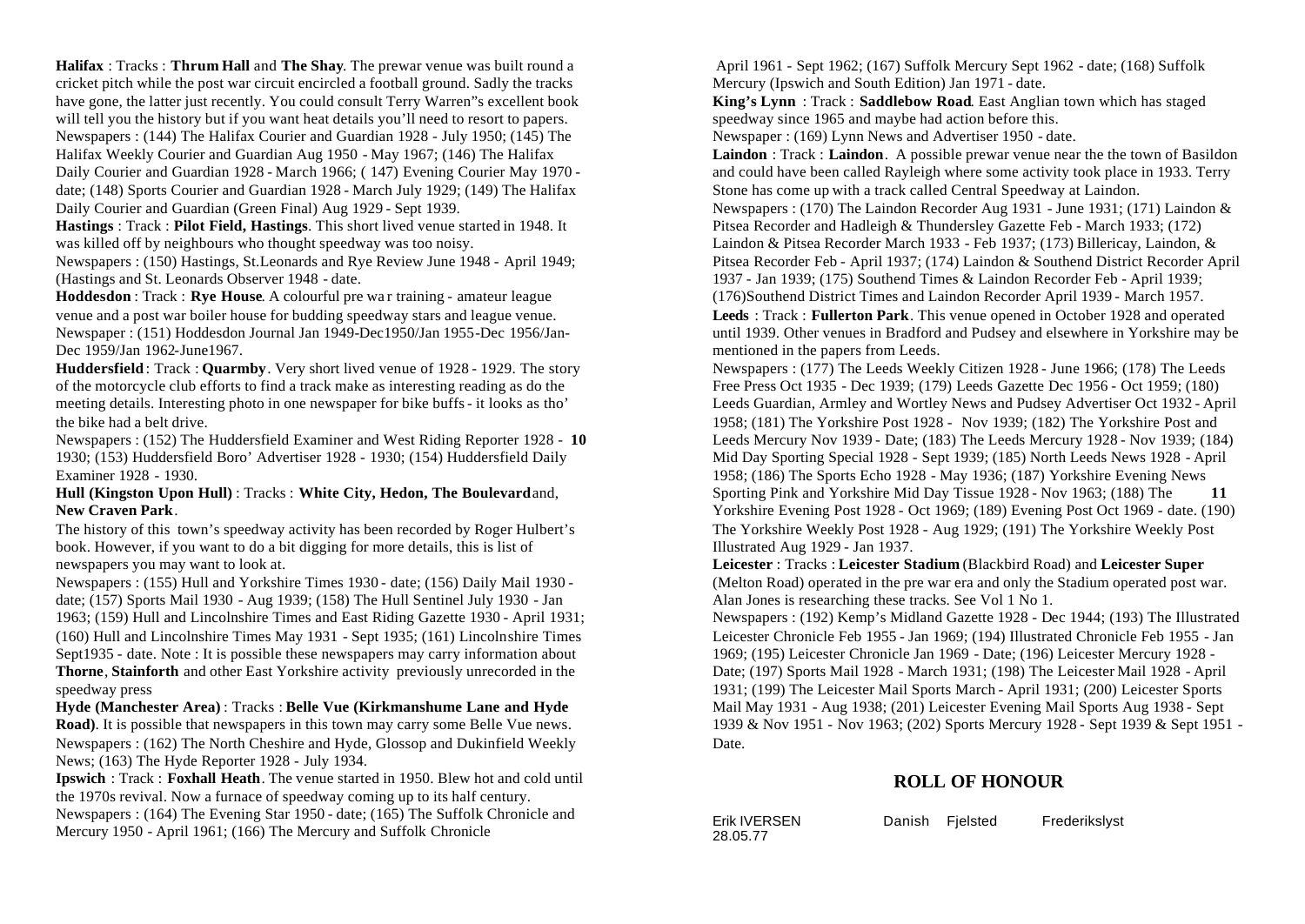| Bronislaw IDIKOWSKI 25 Polish<br>15.09.61                                       |                    |                                         | Czestochowa Czestochowa 10.09.61 |             |          |                       |  |
|---------------------------------------------------------------------------------|--------------------|-----------------------------------------|----------------------------------|-------------|----------|-----------------------|--|
| David JACKSON<br>11.08.38 11.08.38                                              | 22 English         |                                         | New Cross                        |             | Dagenham |                       |  |
| Peter JACKSON<br>08.07.47                                                       | English            |                                         |                                  | Southampton |          |                       |  |
| Lee JACOBS<br>Marian JANKOWSKI<br>28.09.56                                      | American<br>Polish | Ostrow                                  | Gardenia, Cal.<br>Ostrow         |             | 28.09.56 |                       |  |
| Tommy JANSSON<br>20.05.76                                                       | 23 Swedish         |                                         | Wimbledon                        |             |          | Stockholm Gu 20.05.76 |  |
| <b>Dick JENKINS</b><br>03.05.51                                                 |                    | 36 English Plymouth                     | Plymouth                         |             | 03.05.51 |                       |  |
| Erik JOELSSON<br>15.07.34                                                       | 22 Swedish         |                                         | Hallstavik                       | Hallstavik  |          | 15.07.34              |  |
| Noel JOHNSON<br>.32                                                             | Australian         |                                         | Plymouth                         |             |          | .32                   |  |
| Svein KAASA<br>20.09.72                                                         |                    | Norwegian GlasgowHP Glasgow HP 20.09.72 |                                  |             |          |                       |  |
| <b>Jerry KARLSSON</b><br>30.04.80                                               | 21 Swedish         |                                         | Vastervik                        | Vastervik   |          |                       |  |
| Dewayne KEETER<br>02.05.75                                                      |                    | 30 American Leicester Ascot Park        |                                  |             |          |                       |  |
| James KENNY(Jack Smith) English<br>02.08.29                                     |                    |                                         | Audenshaw                        |             |          | 02.08.29              |  |
| Vladimir KLEMENTIEV<br>05.71                                                    | Russian            |                                         | Russia                           |             | 05.71    |                       |  |
| Jerzy KOWALSKI<br>.78                                                           |                    | 34 Polish Unia Leszno                   | Unia Lesezno                     |             |          |                       |  |
| Grzegory KOWSZEWICZ17 Polish Apator Torun Apator Torun<br>03.09.92              |                    |                                         |                                  |             | 03.09.92 |                       |  |
| Frantiszek KUTROWSKI 17 Polish Leszno<br>.53                                    |                    |                                         | Grudziadz                        |             |          |                       |  |
| Wieslaw KUZNIAR<br>24.06.72                                                     | Polish             | Rzesznow                                | Rzesznow                         |             |          |                       |  |
| Update: Roy Eather injured 26.03.53 died at 2.30pm same day. - Tony Lethbridge. |                    |                                         |                                  |             |          |                       |  |
| Fritz Dirtl crashed and died 10.06.56. - Charles McKay.                         |                    |                                         |                                  |             |          |                       |  |

#### **HOAX ???**

Mike Stevens sent us a copy of an article published in the "Southampton Echo" of 27th February 1999 showing what was claimed to be action at Atlantic Park, Swaythling in 1927. The bikes were well ahead of their time if it was 1927 as they were more like JAPs than anything else.

**The Speedway Researcher welcomes your articles !!!!!! 12 PORTSMOUTH'S SPEEDWAYS**

Concluding Garham Fraser's History of Speedway in and Around Pompey.

In the previous article the early history of Chalton, Hants and 1929 Portsmouth Copnor dirt tracks were covered. Time now moves ahead to the first full season at Copnor - 1930

#### **Portsmouth Copnor 1930**

Dirt Track Speedways Ltd operating under the promoting name of Wessex Speedway, ran a series of Trial Meetings in early April 1930, ready for the official season opener held on Easter Monday 21st April. In front of a "good crowd' this open meeting attracted the likes of Buster Frogley, Charlie Barrett, Art Warren, and Norman Evans, all of Wembley, Stan Baines of Birmingham Hall Green and South African Keith Harvey, as well as a clutch of local riders.

The attraction of team racing was not missed by the Copnor promotion as the second meeting was a three cornered match between Portsmouth, Bristol and, surprisingly enough, South Yorkshire Sports Stadium of Wombwell. In addition this meeting featured individual events. The Portsmouth team was a mix of guests in the shape of Tiger Hart and Steve Langton and local men. As the season progressed a Portsmouth team competed in a series of inter-Team Challenges against Southampton (won 27 - 26); Wembley (won 19 - 16); Cardiff (lost 20 - 33); West of England (won 37.5 - 16.5); Southampton (lost 25 - 27); Exeter (won 32 - 21); West of England ( won 30 - 23); Wembley (won 30 - 23); Crystal Palace (won 36 - 16); and West Ham (drew 26 all). They even ventured to Bannister Court, Southampton in June where they were soundly beaten by the Saints 37 - 17 in the "South Coast Speedway Championship."

By the end of July track lighting was installed at the stadium, which it shared with greyhound racing. Night time speedway proved very popular with the local speedway supporters.

Mainstays of the Portsmouth team were Bill Clibbett, who was later to move to Plymouth; Tiger Hart, who starred with High Beech; Ted Bravery and Jack Luke who were both Cardiff based men; Steve Langton who made his name at Lea Bridge; Jack Douglas, ex-Edinburgh man Gordon Spalding and Clarrie Eldridge. A regular member of the team at reserve was the referred to in the press as "Boy Spratt" or to give him his real name - Boyd Pratt - an Aussie. After twenty two meetings between Easter and the beginning of October,

West Ham were the season's final visitors in what was hailed as "the most

exciting meeting of the year." The Portsmouth team for that closing **13**  meeting was Clibbett (c), Langton, Douglas, Hart, Bravery, Harvey and Pratt. West Ham fielded a strong outfit with Tiger Stevenson (c), Roy Dook, Bluey Wilkinson, Allen Kilfoyle, Reg Bounds, Don Durrant with Cecil Bounds at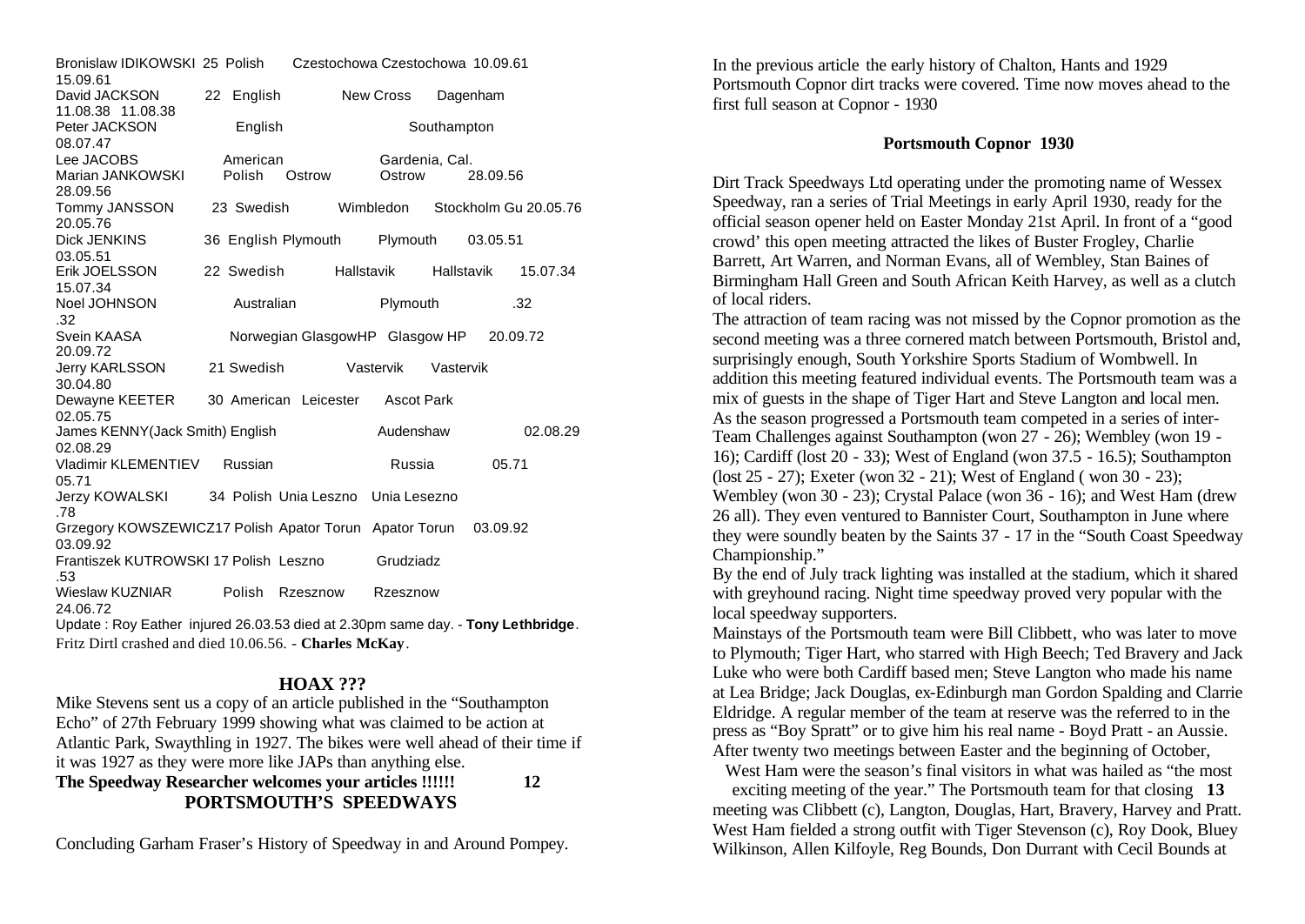reserve. There was never more than four points in it and with one heat to go Portsmouth trailed by a single point. The final heat saw Ted Bravery beat Wilkinson to square the match 26 all. A fitting climax to a successful season. The local press announced that Portsmouth would be seeking a place in the Southern League for 1931. It is uncertain what happened to their application but they did not appear in that league. Whether it was the purchase of the site by the local council which planned to build houses there (but never did) or other factors is not known. No matter, speedway never returned to Copnor.

#### **Portsmouth Tipnor**

As you travel into Portsmouth past a cluster of harbours and inlets, you can see the towering tote board of Portsmouth Stadium in the suburb of Tipnor. It opened 1931 and is still a greyhound track. It is currently a mix of new and crumbling buildings at a stadium which hosted speedway in 1935 and 1937. Tom Bradbury-Pratt built a 300 yard banked speedway track in 1935. Similar to New Cross the stadium then held 10,000. The opening meeting on 2nd October 1935 was a National League fixture between Harringay and Hackney Wick, both fighting for second place in that league. Unfortunately heavy rain reduced the attendance to "several hundred" for a match won 35 - 32 by Hackney. The rest of the meeting was rained off.

A challenge between Wembley and Wimbledon planned for 9th October was rained off. No further meetings were attempted as Bradbury-Pratt cut his losses.

It was two years later before cinders again flew at Tipnor as the Albatross Motorcycle Club (Southsea) ran two "Open To Centre" meetings. The first on 14th July was an ACU Southern Centre sanctioned charity match between teams representing Portsmouth and Basingstoke which was won by the home team 28 - 25. The second, and last, event on 28th September between Portsmouth and Reading, produced another home win 36 - 26. Three meetings seems to have been Tipnor's lot. The stadium featured stock cars in 1955 and proposals to reintroduce speedway in the early 1970s failed because of objections from locals fearful of excessive noise and traffic problems. Maybe modern noise controls could make this well situated stadium an attractive proposition; it could stage local derbies against Ryde. **Graham Fraser.** Graham would be pleased to hear from anyone with information about Chalton, Copnor or Tipnor. **16 London Track Information Sources**

Track Colindale "London Area" Nearby Areas Clapton Hackney; Waltham Forest Hackney; Leyton

| <b>Crystal Palace</b> | Croydon                    | Penge; Sydenham                    |
|-----------------------|----------------------------|------------------------------------|
| Dagenham              | <b>Barking</b>             |                                    |
| Greenford             | Ealing                     | Northholt                          |
| Hackney               | Hackney                    | <b>Stratford</b> ; Stoke Newington |
| Harringay             | Harringay                  | Hornsey; Tottenham                 |
| Lea Bridge            | Hackney; Waltham Forest    | Leyton                             |
| <b>New Cross</b>      | Lewisham                   | Deptford                           |
| Romford               | Havering                   | Hornchurch; Upminster              |
|                       | Stamford BridgeHammersmith | Waltham Green; Fulham              |
| Walthamstow           | Waltham Forest             | Tottenham; Woodford                |
| Wembley               | <b>Brent</b>               | Willsden; Kenton                   |
| West Ham              | Newham                     | East Ham; Woolwich                 |
| White City            | Hammersmith                | ShepherdsBush; NottingHill         |
| Wimbledon             | Merton                     | Tooting                            |

This should help those looking for London track information and I am grateful to **Bob Ozanne** for supplying the details. A full listing of London newspapers will be published in due course. If you want newspaper information in advance, please give me a ring - Jim Henry

#### **Track Directory Update**

Yet more of the information gathered by **John Jarvis.** BIRMINGHAM : Hall Green Greyhound Stadium, York Road, Hall Green, Birmingham. Track Length : Initially 338 yards 2 feet, reduced to 302 yards in 1938. 1st Meeting : 3rd August 1928. Years of Operation : 1928 Open; 1929 Southern League (SL) then Open; 1930 SL; 1931 Open; 1934 National League Division One and National League Division Two; 1937 Provincial League; 1938 National League Division Two. The track closed down by order of court due to noise objections from locals. (may be worth seeing if silenced bikes could meet environmental standards now ?) (U). BIRMINGHAM : Alexander Sports Stadium, Perry Barr, Birmingham. Track Length : Initially 380 yards increased to 402 yards. 1st Meeting : 12th July 1928. Years of Operation : 1928 Open; 1946 Northern League; 1947 - 48 National League Division Two; 1949 - 56 National League Division One; 1957 National League resigned (Bradford took over); 1960 Open. Despite overtures in 1985 the sport has not returned to the venture opened by SUNBAC in 1928. (U).

BIRMINGHAM : Perry Barr Greyhound Stadium, Walsall Road, **17**  Birmingham. Track length : 410 yards in 1929; 350 yards 1971 and 330 yards 1977. 1st Meeting : 13th April 1929. Years of Operation : 1929 Southern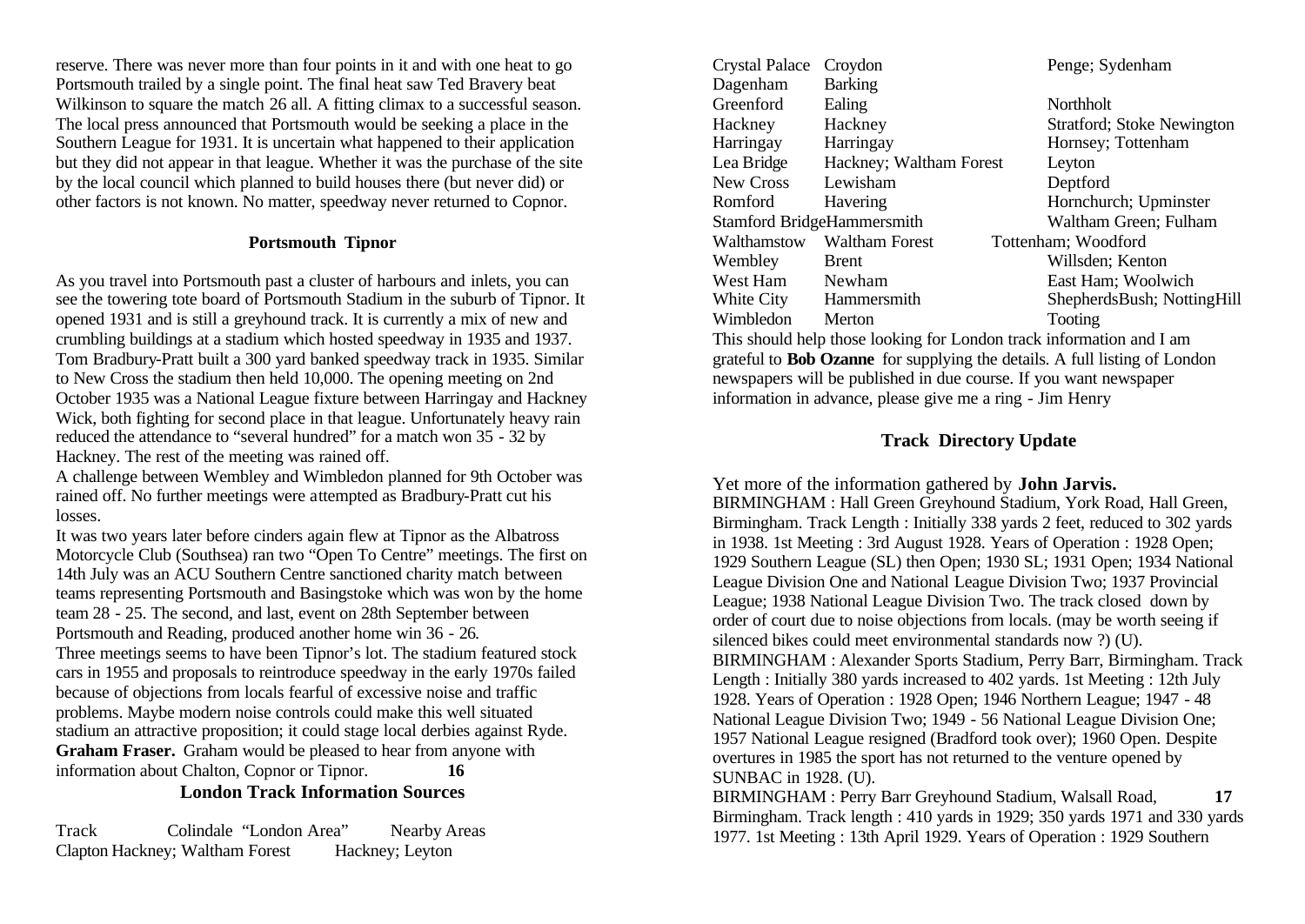League; 1930 Southern League resigned. 1971 - 74 British League Division Two; 1975 New National League; 1976 - 83 British League. Yet another speedway track which suffered the redevelopment fate. Now a supermarket site. (U)

BLACKPOOL : Highfield Road Sports Ground, Blackpool. Track Length : 880 yards. 1st Meeting : 21st April 1928. Year of Operation : 1928 - 1930 Open. The track was built for trotting and staged 6 lap races on a board hard circuit. Staged some clockwise races. (U).

BLACKPOOL : South Shore Greyhound Stadium, St.Annes Road,

Blackpool. 1st Meeting : 11th September 1928. Track Length : ? . Years of Operation : 1928 - 1930 Open. Proposals to resurrect this venue were floated in 1950, 1951 and 1961. Yet another track now covered by housing. Trevor James has details of dates of meetings (U).

BLANTYRE : Blantyre Sports Stadium, Glasgow Road, Blantyre,

Lanarkshire, Scotland. Track Length : 340 yards. 1st Meeting 8th July 1977. Years of Operation : 1977 - 81 National League. Used by Glasgow after thrown out of Coatbridge. Track with bends of different radius which took a bit of skill to ride. Hosted Berwick for short spell late season 1981.

Demolished to allow for construction of East Kilbride Expressway. (U). BLANTYRE : Craighead Park, Blantyre, Lanarkshire, Scotland. Track

Length : 263 metres. 1st Meeting 30th April 1982. Years of Operation : 1982 - 86 National League. The home of Junior Football Club Blantyre Celtic became the home of Glasgow Tigers. Tigers left and had a season in limbo before going to Shawfield in 1988. (N).

BOLTON : Raikes Park, Manchester Road, Bolton, Lancashire. Track Length : 440 yards. 1st Meeting : 20th August 1928. Years of Operation : 1928 Open. 1929 English (Northern) Dirt Track League resigned after one meeting. Originally a red shale surface converted to cinders inside a dog track. Closed early 1929. (U).

BOSTON : New Hammond Beck Road, Boston, Lincolnshire. Track Length : 380 yards. 1st Meeting : 16th August 1970. Years of Operation : 1970 (part) - 74 British League Division Two; 1975 - 76 New National League; 1977 - 84 National League. 1986 - 87 National League - withdrew on 10th August 1987. (U).

BOTHWELL : Bothwell Park Farm, Bothwell, Lanarkshire. Track Length : ? . 1st Meeting : ? . First team event 26th November 1949. Years of Operation : 1949 - 1951 Training Track which staged junior type match events against mostly Scottish based teams. Team Name : Bulls. Moved to Calderbank, near Airdrie. Programmes produced using gestetner machine on poor quality paper. (U).

BOURNEMOUTH : St Leonards. Years of Operation : 1938 - 39 and **18**  1946 - 47. Amateur Open and Training. Hazy venue which needs some research work. (U).

BRADFORD : Greenfields Greyhound Stadium (also known as Autodrome in 1928.) Dudley Hill, Bradford, Yorkshire.Track Length : 335 yards. 1st Meeting : 7th July 1928. Years of Operation : 1928 - Open; 1961 - Open; 1962 - Provincial League. The stadium was redeveloped in 1970. (U). BRADFORD : Shelf Moor, Bradford. This is a venue which needs some research. According to John's records the track was 880 yards, roughly oval and half grass and half cinders. Later billed as a "triangular track." Reference to miniature TT course see somewhere, a similar description used for event at Belle Vue circa 1928. Is this the Morley "Dirt Track" which was a scrambles course ? One photograph of Morley shows a deep dip at the end of a long straight - a daddy of all holes in the track !!! (N).

BRADFORD : Odsal Stadium, Rooley Road, Bradford. Track Length : 370 yards (1945 - 60); 385 yards (1970 -75). 1st Meeting : 23rd June 1945. Years of Operation. 1945 - Open; 1946 - National League; 1947 - 1956 National League Division One; 1957 - Open then National League; 1959 - Open; 1960 - Provincial League; 1970 - 1974 - British League Division Two; 1975 - New National League; 1984 - Demonstration; 1985 - Open; 1986 - 90 - British League; 1991 - 94 - British League Division One; 1995 - 96 - Premier League; 1997 - Elite League. One bend and the banking at the other end was used for motorcycle event in mid 1930s. Is there any other pre war activity ?(U). Looks like being lost to speedway - the rugby folk don't like to be too far away from their heroes.

BRAFIELD : Brafield on the Green, Northampton. Track Length : 420 yards (1953) 430yards (1955); 335 yards (1966). 1st Meeting: Not known. Years of Operation: 1951 - Training; (1952 Midget Car Training);

1953 - Open & Training; 1954 - 55 Southern Area League; 1966 - 67 - Open. Now a stock car venue but was suggested as a home for Long Eaton in 1998. Maybe a venue which might reopen ?

BRIGHTON : Hove Stadium, Neville Road, Hove, Sussex, BN3 7BZ. Track Length: Not known. 1st Meeting : 23rd June 1928. Years of Operation: 1928 - 29 - Open. Greyhound Stadium which is still in use. A comeback for

speedway was refused licence in 1947, and local Council permission in 1948. Various comeback proposals refused for various reasons. (Maybe current noise levels from bikes could meet limits and, after all using stadiums in urban locations is sustainable development.

BRISTOL : Eastville Stadium, Stapleton Road, Eastville, Bristol BS5 6NW. Track Length: 414 yards. 1st Meeting: 29th April 1977. Years of Operation: 1977 - 78. Short lived in the face of Council opposition. Battle over planning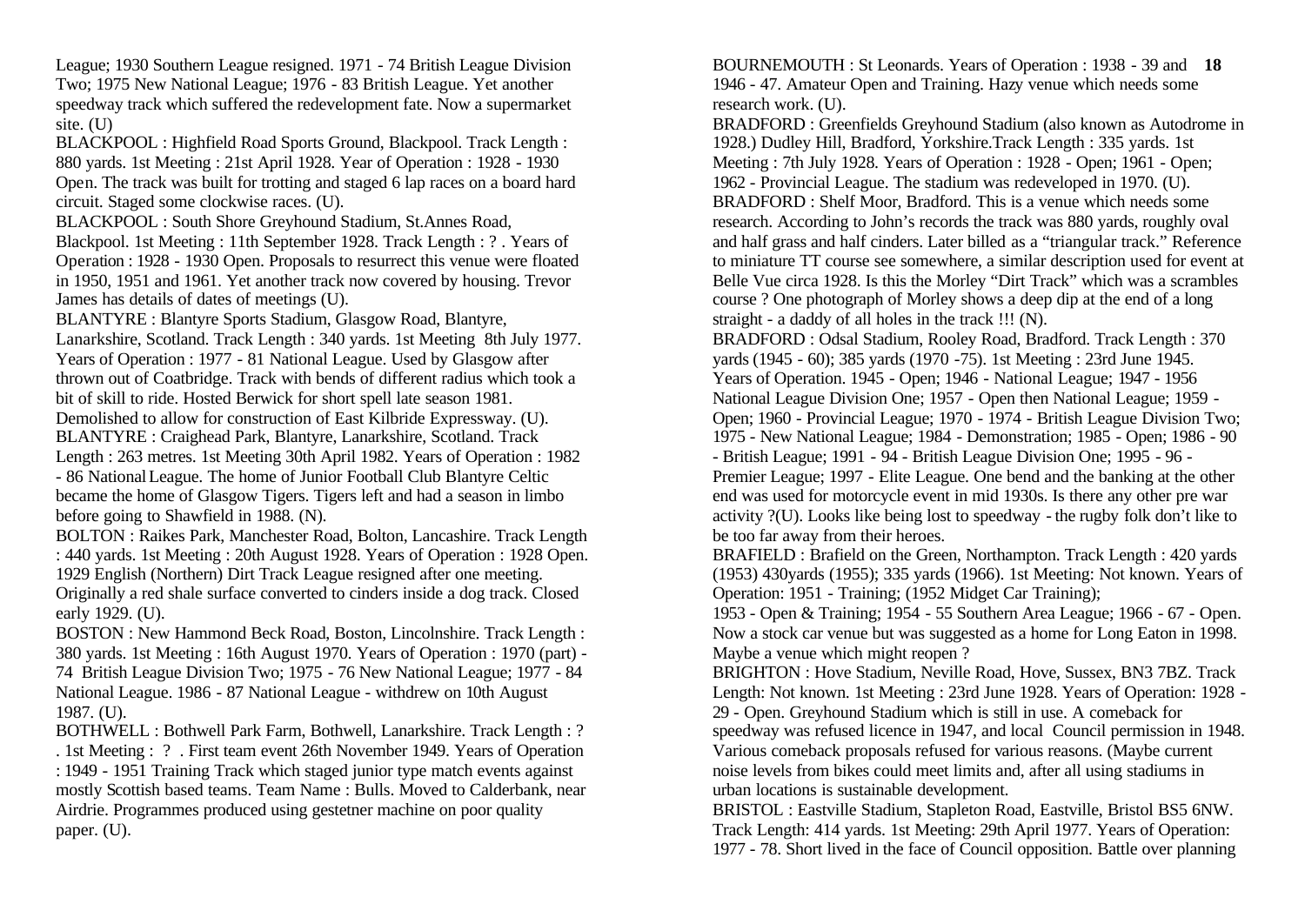went to High Court. Full details in an edition of Journal of Planning and Environmental Law circa 1979 - 80. Well worth a read if you like legal nitty gritty items. **19** BRISTOL : Knowle Greyhound Stadium, Wells Road, Bristol. Track Length: 344 yards (1930); 290 yards (1936). 1st Meeting : 25th August 1928. Years of Operation: 1928 - 30 - Open; 1936 - 37 - Provincial League; 1938 - National League Division One; 1939 - National League Division Two; 1946 - Open; 1947 - 49 National League Division Two; 1950 - 53 - National League Division One; 1954 - National League Division Two; 1955 - National League Division Two withdrew; 1959 - Open; 1960 - Provincial League. Site redeveloped for housing post 1960.

BROXBURN : Sports Park, Greendykes Road, Broxburn, West Lothian. Track Length: 434 yards. No meetings - demonstration events only. Years of Operation : 1928 - 1929. Scottish Midland Dirt Track Club built the venue using shale from nearby bings (tips). Demonstration and training in 1928. Used for a match race between Sam Reid and Drew McQueen at a motor cycle gymnkahna in 1929 which lasted two laps until Reid fell. Site redeveloped. (N).

BURNLEY : Towneley Speedway, Todmorden Road, Burnley. (See Vol 1. No. 3). Track Length: Not known. 1st Meeting : 29th March 1929. Years of Operation: 1929 - English Dirt Track (Northern) League resigned; 1930 - 1931 - Open. (U.) (Add BREICH: Westwood Bing, Breich,West Lothian. Training track which operated 1967 - 68. Site worked for coal and restored. ) A Bing is a slag, or waste material, heap.!!!!

#### **1929 English Dirt Track League**

|                   |    |    | - – – |   |     |     |     |     |
|-------------------|----|----|-------|---|-----|-----|-----|-----|
| Team              |    | P  | W     | D | L   | F   | A   | Pts |
| Leeds             |    | 23 | 17    |   | 5   | 777 | 589 | 35  |
| Preston           | 23 | 15 | 0     | 8 | 770 | 603 | 30  |     |
| Halifax           |    | 23 | 14    |   | 8   | 721 | 653 | 29  |
| Rochdale          |    | 24 | 11    |   | 12  | 706 | 734 | 23  |
| Leicester Stadium |    | 24 | 10    |   | 13  | 684 | 748 | 21  |
| Newcastle BP      |    | 20 | 10    | 0 | 10  | 622 | 810 | 20  |
| Liverpool         |    | 20 | 10    | 0 | 10  | 580 | 598 | 20  |
| Salford           |    | 23 | 10    | 0 | 13  | 654 | 708 | 20  |
| Sheffield         |    | 21 | 6     |   | 14  | 507 | 741 | 13  |
| Middlesbrough     |    | 20 | 6     | 0 | 14  | 503 | 669 | 12  |
| Barnsley          |    | 22 | 6     | 0 | 16  | 529 | 755 | 12  |
|                   |    |    |       |   |     |     |     |     |

This final table includes only the teams which finished the league. The efforts of those who dropped out are not recognised. We thank Trevor James for his

contributions and recognise the effort that went into the production of the tables.

### **Keep up with speedway world wide this winter in the Speedway Star . It will help the new season come round a bit quicker !!!! 20 1930 Northern League**

The enigmatic 1929 English Dirt Track League was followed the year after by the Northern League. This was contested by Belle Vue, Manchester White City, Glasgow White City, Liverpool, Preston, Warrington, Edinburgh, Sheffield, Leicester Super, Wombwell, Barnsley, Rochdale and Newcastle Gosforth. Like the 1929 effort this league was never completed due to the withdrawals of Rochdale, Barnsley, Newcastle Gosforth and Edinburgh. Published tables need revision and we will look at this league starting in the next edition. However, a brief background might set the context. The league teams consisted of four riders and one reserve. The scoring system adopted was the modern 3 - 2 - 1 - 0 method and the match featured six heats with two riders from each team.

Whilst it would be normal to expect an agreed format but it appears that this was not the case. The idealised format was probably one where each team man took three races and raced with a different team mate each time. However, from the meeting results examined, it seems that each track had its own format and even these varied from match to match.

In some league events, e.g. Edinburgh v Belle Vue and Glasgow v Preston, some men had four rides. White City Manchester even rode at Glasgow with three men and still won. Working out the fourth man in many a race is a nightmare. Jim Henry would welcome heat details of matches for all except Edinburgh and Glasgow home and away fixtures.

#### **Publications**

Tales From Scottish Shale (TFSS) No. 4 - The Birth of The Tigers has been published. Costs £1.30 inc p&p from Ian Moultray, 24 Moredun Park Gardens, Edinburgh. Ian will supply details of subscription scheme. Make cheques payable to Friends of Edinburgh Speedway. TFSS No.5 - Monarchs v Tigers and the 1999 Edinburgh Monarchs Handbook, also available from Ian, out soon.

Glasgow Tigers publish The Ashfield Angle £10 for 4 editions and the Glasgow Tigers Yearbook £4.00 plus £1 p&p.Cheques to Jeff Holmes at 24 Castle Road, Glasgow G77 6DQ or Tel 0141 616 0229.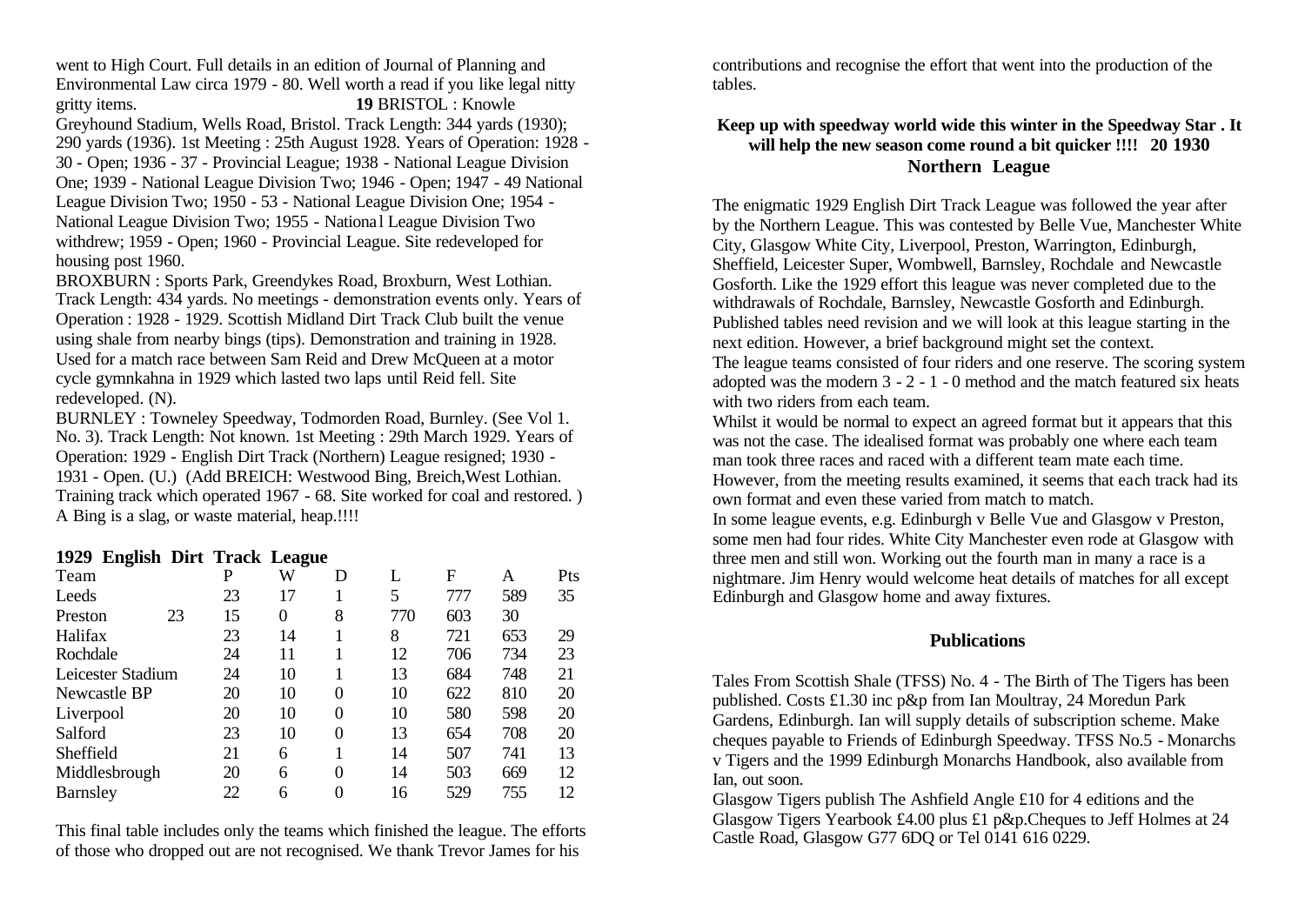#### **Potential New Venues**

In an earlier edition we asked for new venues ideas. Our first idea comes from **Bill Huntley** of Crawley in West Sussex. Bill suggests that it might be worth a look at the recently built football stadium in that town. **21 RIDERS OF YESTERYEAR**

The Speedway Researcher could be accused of being track orientated. Well, it is up to you to give us the articles and we'll do our best to publish them. In this item we publish an article by **Keith Farman** about Bert Gerrish who rode under the name of Johnny Bull.

Speedway has produced some tremendous characters and in the early days names like the Vic Huxley and Billy Lamont, the man with a month to live, were well known by millions. Then there was the lean Yank Sprouts Elder, another big star mane on the cinder tracks. However, there were homespun riders like Bert Gerrish who were not escaping the attention of fans in his home city of London. Bert Gerrish - OK, he wasn't that well known. If you look very closely at the riders appearing in the 1929 Southern League you will see his name in the list of riders who turned out for Wimbledon. Bert was not a top star, nevertheless I actually believe he deserves to be recognised as one of speedway's greatest characters. It was not because of his wins on the track that he deserves the recognition. Rather it is because of the fact that, when most rider weigh in at about the eight stone mark, Bert tipped the scales at twice the norm, a very large sixteen stones. I do believe that he was the heaviest rider ever, and surely this very fact makes puts him up there with the all time great characters of the sport.

The sport had taken off very well in Norwich and by the end of 1931 Don Hannent was looking for more riders. It was announced that several new crack riders (contemporary words for stars) from the principal London tracks, including one from the United States would compete at the meeting on Sunday 23rd August. It would seem that Arthur Reynolds, who was now the top rider at The Firs, who was also riding at Wimbledon under his own name of Fred Leavis, was possibly asked by Don to bring some extra riders down. This was the time Bert's connection with local Norwich speedway folk lore started and he first rode under his assumed name of Johnny Bull. A name Bert would continue to use for some time. It was probably his enormous size, compared with his fellow competitors, that made him so popular with the Norwich patrons.

Bert would drive down with A.W. Kempster and Spike Antonio Riando. The latter was billed as an American but he never made it as a speedway rider. Spike did go on to become a top midget car driver in the era when this sport was popular not long before the second world war.

The London lads would come down and stay the weekend with the Hannet family at their home which was located close to the track at Waldermere Avenue, Aylsham Road. In return the Hannents would go to London to watch racing and enjoy the return hospitality of their weekend guests. **22** Team racing was introduced to Norwich and Johnny Bull, riding a Dirt Track Rudge, rode for the first home team against against Staines on 13th September 1931. It is not recorded how many points he scored in the Norwich team's 33 - 21 victory. However, he must have been good enough to retain a place in the remaining six team matches that season.

Team racing caught on and the crowds reached in excess of 7,000 for the match against Dagenham. The thrilling return against the very strong Cambridge side ended in a draw. In this fixture, Johnny rode, despite being under doctor's orders not to, but failed to top the score chart.

Don Hannent withdrew from the Firs set up at the end of 1931 and, as a result, Johnny Bull did not race for the Norwich side. He moved to the coast and linked up with Yarmouth to race for Don in the couple of fixtures raced there.

Johnny did remain in East Anglia and most of his 1932 weekend activity was centred at Bradwell. He motored up from London on the poor roads of the day to take part in the Saturday afternoon events, a trip which had many troubles. On one occasion he was so late the organisers rescheduled the race order to allow him to ride. His stylish arrival, which culminated with him jumping out as his van screeched to a halt, caused cheering from the assembled crowd. On an another the journey was cut short when they wrote off their trailer and machines - the non-arrival announced via a telegram. Johnny is, despite it all, a hazy hero. I don't know who formed a team known as Johnny Bull's Bandits and raced on various tracks in 1933.

#### **CAERPHILLY 1932**

We are always delighted to pass on details of research and thank Paul Jeffries from Cardiff for telling us we got it wrong re Caerphilly. Speedway was staged at the one third of a mile track, the Virginia Park Speedway on Whit Monday 20th May, 4th June and 15th June and an event planned for 13th July was rained off. The events featured a novices' race, and a couple of handicap events. Prize money was quoted at £2, £1 for the former whilst the handicap events secured £5, £2  $\pounds$ 1 and  $\pounds$ 1 for a heat win. The riders mentioned include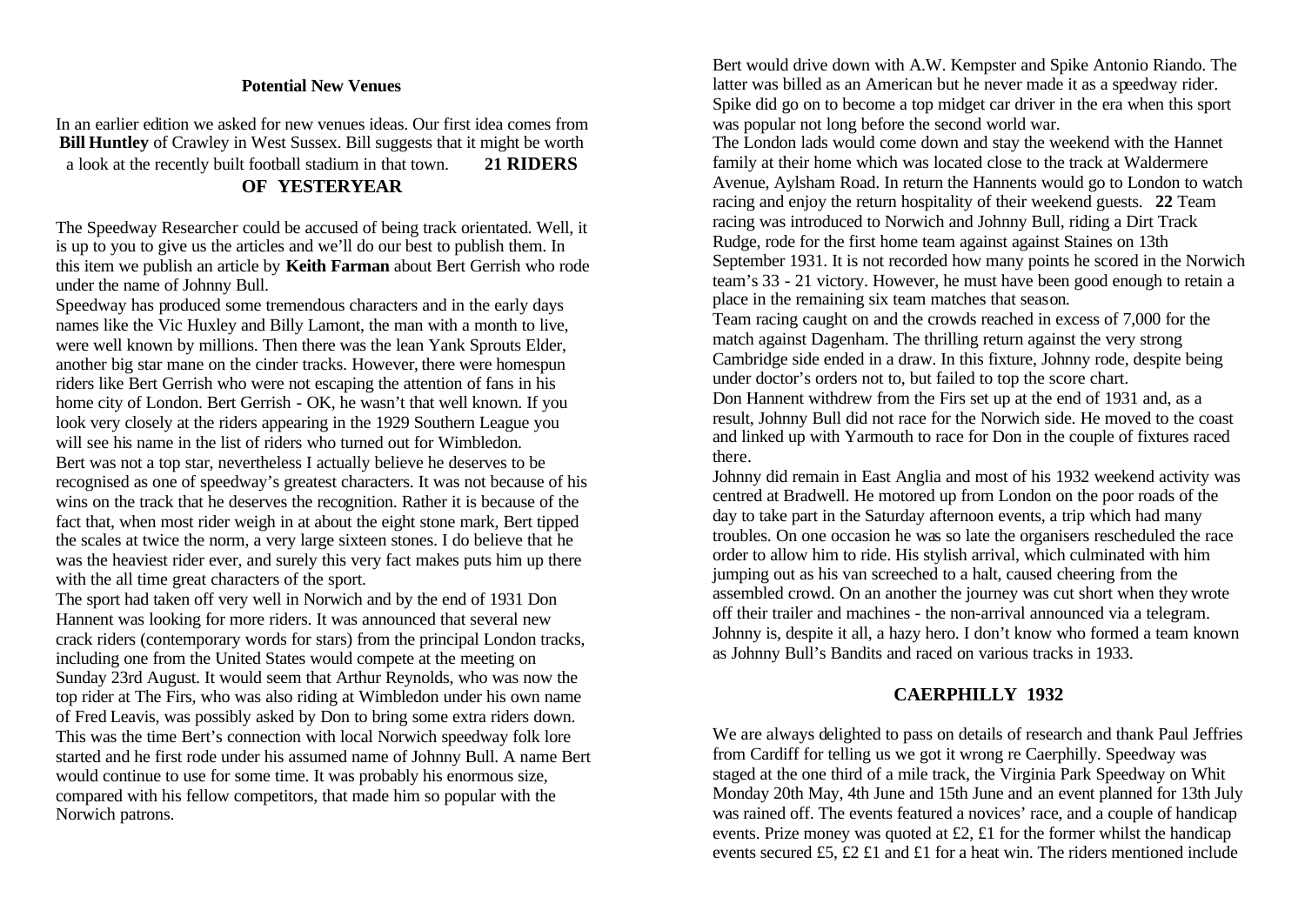well known names of the era Hurricane Hampson, Jack Luke and Tom Lougher. The innovation at these events was tote betting and some of the results in the newspaper cuttings supplied by Paul show the returns. One cutting tells the tale of punter who backed the wrong man by mistake and won 74 shillings (£3.70) for a 2 shilling (10p) bet. A photo of a line up of four riders appeared in one newspapers.

We will be publishing an item by Paul on Tredegar Speedway in a future edition and we hope he will find time to follow this up with some information about Pontypridd and Cardiff White City.

**Support the Vintage Speedway Magazine 23 CAN YOU HELP ???**

**Mike Gardner** is looking for the date (D), place (P) and country (C) of birth of : Phil Ashcroft DPC; Allan Bellham PEngland; Brian Black DPScotland; Eric Boocock DPEngland; James Bond DPEngland; Peter Bradshaw D; Allan Brown PC; David Crane PEngland; Geoff Curtis DP; Stephen Daxies D; Ray Day PEngland; Doug Dearden PC; Einar Egedius DPNorway; Dai Evans PC; Clark Facey DPC; Clive Featherby PEngland; Mike Fitzpatrick P; Gary Flood DPC; Wayne Forrest D; Peo (Per Olaf ?) Gundmundsen PC; Ian Gutteridge DPC; John Hammond DPC; Terje Hendricksson P; Mike Hintz D; Jiri Hnidak PC; Bob Humphries D; Greg Kentwell DPAustralia; Ted Laessing DPC; Vic Lonsdale DPEngland.

**John Sampford, 2 Fairfield Avenue, Grays Essex, 01375 -377552 is looking** for heat details for Rayleigh homes 1949 v Hanley 9.4; World Champs Qualifying Round 21.5; 1951 v Swindon; 1953 v Oxford 5.9. v Plymouth 29.8; 1959 Cavalcade of Speed date not known; 1960 v Aldershot 3.6.60 and possibly v Coventry B 6.6. John is also looking for Rayleigh Rovers / Rockets and Southern Rovers away results as follows : 1949 at Tamworth 8.6. at Hastings 20.7. 1950 at Long Eaton 1.6. at Liverpool 17.5. at Aldershot 9.8. 1951 at Plymouth 3.9. at Cardiff 11.10. and 23.10. Third Division Riders' Champs. 1952 at St. Austell 4/5 8. at Aldershot 19.8 at Wolverhampton 19.9. 1953 at Cardiff 8.5. 1956 at Eastbourne 15.4. at California 3.6. at Rye House 10.6. at Eastbourne 30.6. and 1.9. 1957 at California 4.5 and 25.5. at Liverpool 27.5. at Rye House 2.6. at Eastbourne 9.6 at Rye House 30.6. at Eastbourne 21.7. at Rye House 22.9. 1959 possible events at Eastbourne 17.5 and 31.5. and at Rye House 12.4. and 2.8. 1960 at St. Austell 19.7. 1961 at Poole 3.5.

**Vic Butcher** is looking for heat details for High Beech v Southampton and 30.8.1930 and Southampton v High Beech 7.5.1930.from programme or newspaper sources in order to locate a missing point in the Southern League table for 1930. Also still seeking the illusive proof of a Sheffield v Southampton event in late 1929. Do we have anyone in the area or anyone going to Colindale who can help ?

**Howard Jones** Potter Magazine wants team photo of 1939 Hanley/Stoke **Keith Farman** is looking for heat details for 1948 Yarmouth matches with Tamworth 2.2.1948; with Tamworth 19.8.1948 and Wombwell 23.8.1948. For 1952 season he wants heat details for Yarmouth v Glasgow White City 17.5.1952; with Cradley 25.4.1952; with Poole 5.5.1952; with Coventry 31.5.1952; with Fleetwood 11.6.1952 and with Motherwell 29.8.1952. **Nigel Nicklin,** 73 Court Crescent, Kingswinsford, West Midlands, DY6 9RN, Tel 01384 401499. He is working with Alan Hunt on the history **24** of Cradley Heath Speedway and is looking for information from 1947 and 1948. Have you programmes involving Cradley 47 & 48 to cross check information especially 17.08.1948 Tamworth v Cradley? He needs information for - 20.06.1947 Wombwell v Cradley; 22.08.1947 Wombwell v Cradley and 3.04.1948 Hull v Cradley/Tamworth. Nigel needs photographs of riders in Cradley colours. 1947 riders - Arthur Abbott; Stan Crouch; Frank Evans; Allan Briggs; George Scriven; 1947/1948 - Wilf Wilstead; 1948 riders - Graham Warren; Ernie Appleby; Fred Evans; Bill Kemp; Ted Moore; Jim Coy. He also would like a copy, if one exists, of the team photo of Cradley taken at Stoke on 8th May 1947. Finally, can anyone shed any light on A. Rawlinson and G. Rawlinson who rode in that opening meeting at Stoke ? Were they Bert and Ted Rawlinson who rode for Yarmouth in 1948 ? **Mike Terran,** 5280 NM 7th Street, Apt 401, Miami, Florida 33126. USA E-Mail : cardrew@worldnet.att.net. is looking for results for the following matches : 1929 : Coventry v Perry Barry Southern League (SL); 1930 : Wimbledon v High Beech SL; Wembley v Stamford Bridge London Cup both legs; 1931: York v Wombwell Northern Cup; Lea Bridge v Nottingham National Trophy (NT); Stamford Bridge v Harringay NT both legs; Lea Bridge v Wembley and v Leicester or Coventry SL; West Ham v Wimbledon SL; Wembley v Leicester or Coventry & v Southampton SL; High Beech v Harringay or Belle Vue & v Southampton SL; Leicester or Coventry v Harringay or Belle Vue & v Nottingham SL.

1932 Wembley v Belle Vue NT Final both legs; 1934 Lea Bridge v Plymouth NT; 1936 Liverpool v Plymouth Provincial League (PL); Southampton v Liverpool and v Nottingham (PL); Liverpool v Southampton National Provincial Trophy (NPT); West Ham II v Nottingham NPT; Plymouth v Nottingham (NPT); Liverpool v Southampton (NT).

**Ian Moultray** wants details for Ashfield (Glasgow Giants) at Liverpool 27.9.1950; Coventry 12.4.1952; Wigan 2.6.1952; Motherwell 27.6.1952 and home v Motherwell 10.5.1952.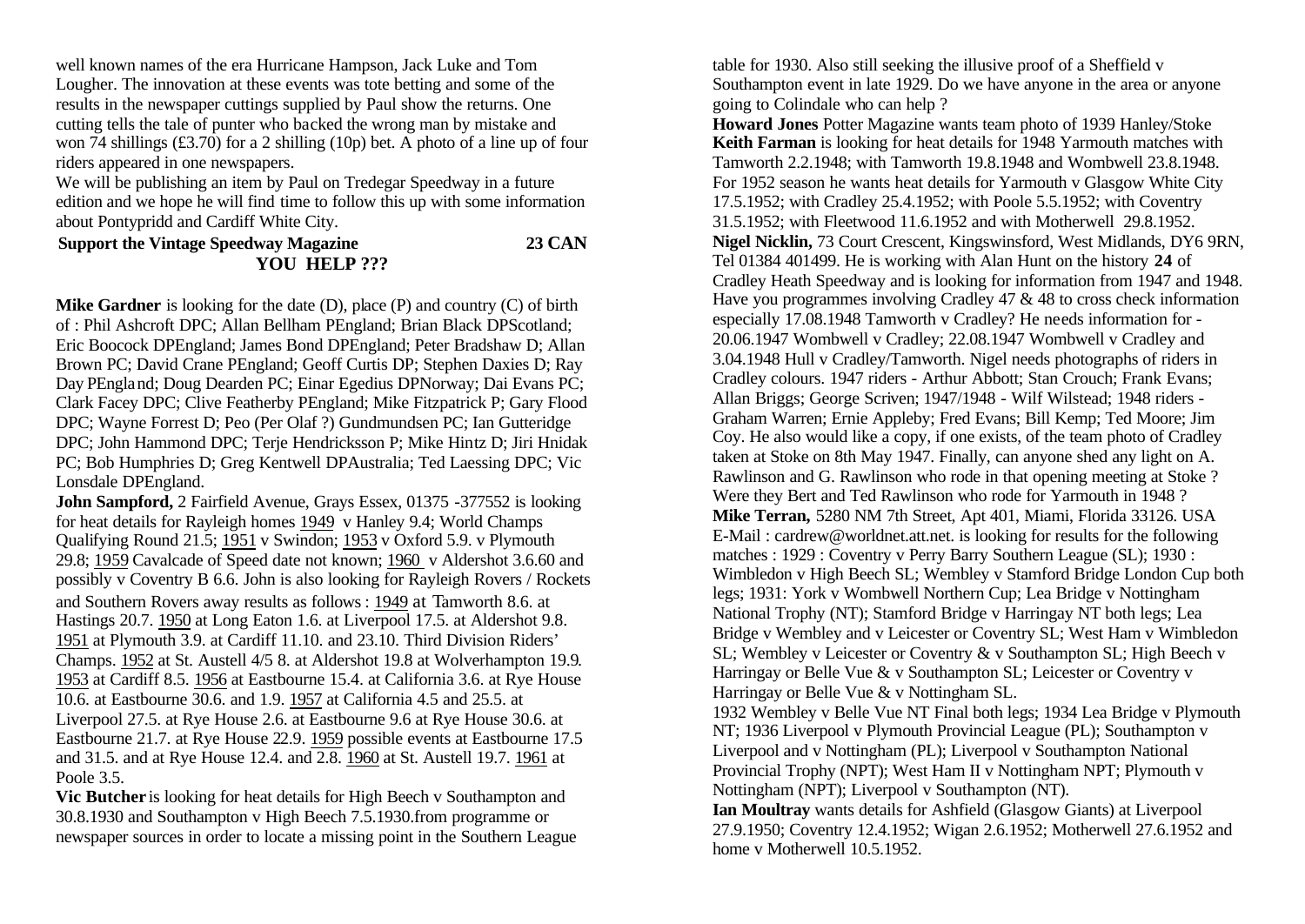**Steve Collins**, 12 Ash Tree Drive, Haxley, Doncaster DN9 2JT wants the Christian names of 1948 riders B.Greaves, Coventry; P. Dargue, T.Coggins, B.Worgan all Hull; ? Gardiner, Newcastle, A. Collins; Tamworth and J.Higham, Wombwell.

**Andy Marlow**, 15 Thatcher Close, Beaumont Leys, Leicester LE4 0WE is looking for help in compiling records of the World Championship qualifying rounds staged outwith Britain since before 1960. Andy is looking locations, dates, scorers. Any heat details would also be very welcome. (I'm looking for details of the Munich meeting which featured Bob Mark - Jim Henry)

## **Follow the History of Belle Vue in "The Ace." 25 DATABASE INFORMATION**

Mick Bird is responsible for compiling a database of speedway programmes. I have tried to make the data set jargon free for those not used to computers and wishing to compile information in hard copy (paper). I admit to being a wee bit intimidated by it when I looked over it at first but it is more straightforward than it originally looks.

Here goes - Imagine a grid with a series of headings - Column 1 (Extract Flag). Column 2 (Status) - using codes -  $E =$  programme exists, m = meeting held,  $f =$  fixture planned,  $* =$  comment (eg not printed.). Columns 3 - 5 (Country)  $GBE = England$ ,  $GBS = Scotland$ ,  $GBW = Wales$  (others on request from Mick (CMB) ). Columns 6 - 8 (Programme) three letters to identify city or town eg  $NEW = Newcastle$ ,  $NEP = Newport$ ,  $NEG =$ Newtongrange (CMB). Column 9 (Track) for places with more than one track combines with columns  $6 - 8$  eg GLAA = Glasgow Ashfield and GLAW = Glasgow White City (CMB). Columns 10 - 11 (Day) 01 - 31. Columns 12 - 13 (Month) 01 - 12. Columns 14 - 15 (Century) 19 - 20; Columns 16 - 17 (Year) 00 - 99. Columns 18 - 19 (Season) For non dated programmes especially those defined by edition number and volume. Columns 20 - 22 (Programme Number). Columns 23 - 43 (Description 1) and Columns 44 - 64 (Description 2) for holding details in text format. The following are probably optional - Columns 65 - 69 (Current Price) Allows for programmes costing up to £99.99. Columns 70 - 72 (Price - Factor) used to work out costs of specials. (CMB).

Computer buffs will twig that the format is a simple spreadsheet format. For non computer users imagine using squared paper. Your information will run horizontally and your column headings will run vertically. The following is an example of what it would look like.

F P GBS EDI A 04 06 19 99 This is Edinburgh at Armadale

#### for 4th June 1999. A programme exists as wrap around the programme for week before.

Obviously this page is not wide enough to fully illustrate Mick's database but I hope you get the gist of the set up. Contact Mick if you want to help him compile this database. Jim Henry.

Roar of the Tigers - 70 Years of Sheffield Speedway £8.99 cheques to P.Rickett, Pengragon Books, 22 Stone Crescent, Wickersley, Rotherham, S66 2HT. Hamill and Hancock : World Speedway Champions £11.95 plus £1.25p

&p Eddie's Books, 92 The Fairway, Aldwick Bay Estate **,** Bognor Regis, PO21 4EW. Eddie has a lot of books for sale telephone him on 01243 265659 for details. **26 Our Friends** 

## **Out There**

Graeme Frost 8 Strathbogie Avenue, Findon, South Australia 5023. (Adelaide)

Graeme has a general interest in Speedway history but his major interest is Australian Speedway history and details of Australian riders in Britain prewar, especially the lesser known riders who did not get much coverage in the magazines of the time. He'd like to hear from anyone who can supply photocopies of pre-war Australian programmes or newspaper cuttings, or any articles about Australian riders from pre-war British publications other than the Speedway News.

## **STRANGE BUT TRUE**

Let The Speedway Researcher be the first to tell you about a classic speedway hoax which has stood the test of time from 1990 until now.

Those of you who purchased the Loader Annuals will be able to verify that some years ago one these volumes of worldwide speedway information carried details of speedway in Mexico. It authoritatively stated that the Mexican Championship had been staged at the Bullring in Tituana in 1989 and that the first three places had been claimed by Roberto Mendoza, Hector Roblez and Diego Santana.

The Speedway Researcher can reveal that the information about Mexican Speedway is not true and that the editor of Loader Annual was the victim of a trans - Atlantic international hoax.

The details of the Mexican Championship were actually dreamed up in a public house in Edinburgh, not more than a half a mile from Powderhall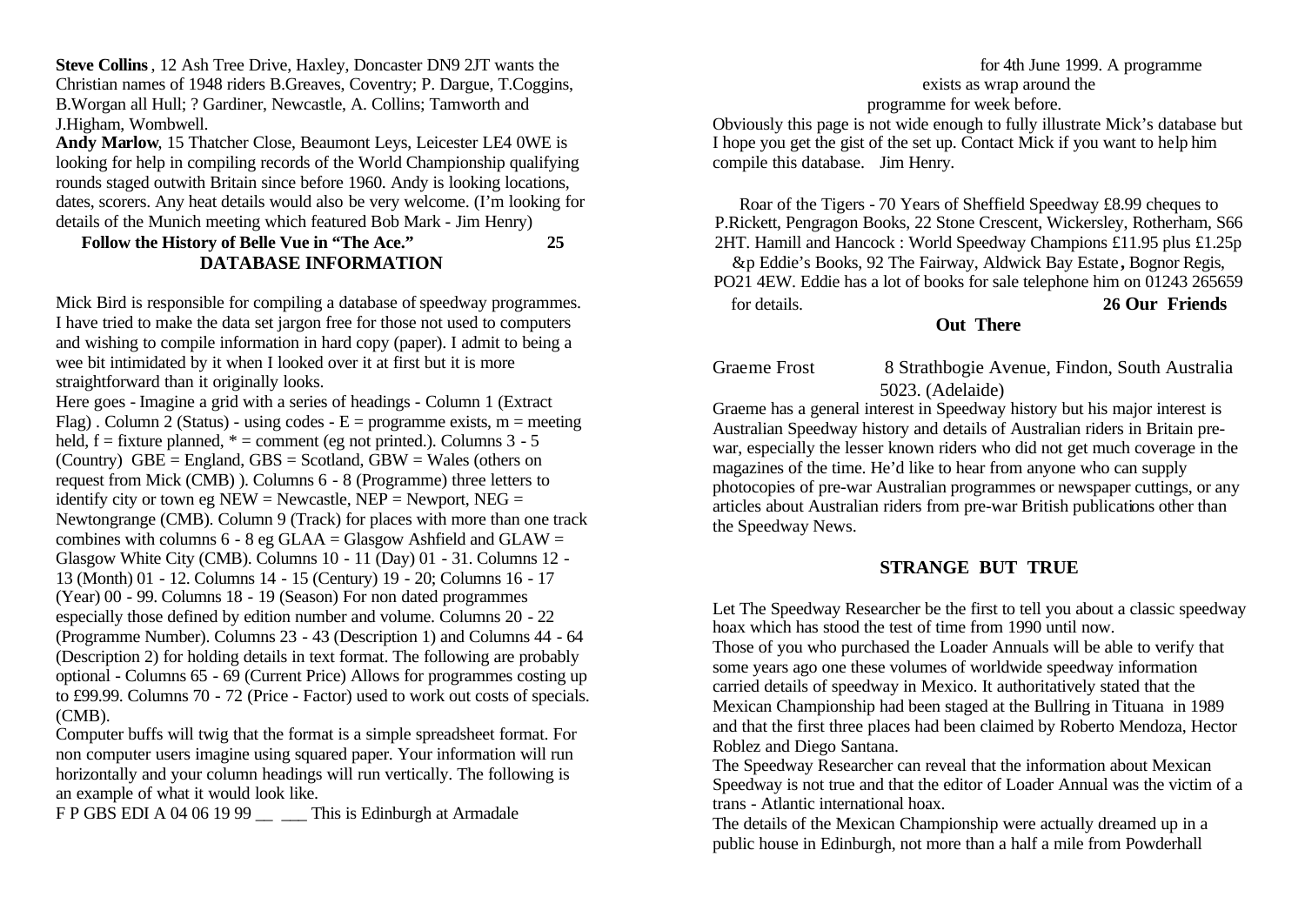Stadium, one evening when the speedway had fallen victim of a rain off. The plot was embellished a few evenings later in an smoke filled Edinburgh billiard hall. The "details" were sent off to a contact in California who included them in as an aside in bona fide article for a well known speedway publication. (Yes you can dig out The Speedway Mail for 1989.) We are not prepared to reveal the source of our information but the source is reliable. They were one of the "authors" of the story.

## **BIKE BUFF AND FILM BUFF**

Adrian Pavey, c/o Plot 3, Commonside, Low Marsh, Whitehaven, Cumbria, CA28 6RX to act as co-ordinator of bike info. Mike Hunter, 33 Groathill Road South, Edinburgh will act as co-ordinator of the record of speedway films and keep a film library helped by Tony Lethbridge **27 THE STAR CHAMPIONSHIP** 

In 1929 the Southern tracks staged the first of a series of events an individual match race championship event. In 1929, the first year it was staged each track participating selected one home and one overseas rider. The event, which was sponsored by the London Evening Newspaper "The Star," continued until the first World Championship in 1936. The participants were :

Coventry : Jack Parker and Alf Chick (Australia) Crystal Palace : Roger Frogley and Ron Johnson (Australia) Harringay : Eric Spencer and Frank Arthur (Australia) Lea Bridge : Tommy Croombs and Max Grosskreutz (Australia) Southampton : Jimmy Hayes and Billy Galloway (Australia) Wembley : Buster Frogley and Stan Catlett (Australia) West Ham Ivor Creek and Sprouts Elder (USA) White City (London) Colin Watson and Billy Lamont (Australia) Wimbledon : Jim Kempster and Vic Huxley (Australia) Stamford Bridge : Gus Kuhn and Art Pechar (USA)

#### **Round One Home Round One Overseas**

Buster Frogley bt Jim Kempster Sprouts Elder bt Billy Galloway Ivor Creek bt Tommy Croombs Billy Lamont bt Art Pechar Jack Parker bt Jimmy Hayes Vic Huxley bt Ron Johnson Colin Watson bt Eric Spenser Frank Arthur bt Max Grosskreutz Roger Frogley bt Gus Kuhn Catlett v Chick not raced

## **Round Two Home**

Roger Frogley bt Ivor Creek Colin Watson bt Buster Frogley Jack Parker bye **Semi Final Home Semi Final Overseas** Jack Parker bt Colin Watson Vic Huxley bt Sprouts Elder Roger Frogley bye Frank Arthur bt Billy Lamont **Final Home Final Overseas** Roger Frogley bt Jack Parker Frank Arthur bt Vic Huxley

**Don Gray**

**Deadline for next issue - 1st February 2000.** 

**Carried forward to next issue - Get Your Sleeves Rolled Up and Details of Who is Doing What. - Keep the items flowing !!!! We would welcome items on post war history and publish them. The Speedway Researcher is edited and published by : Graham Fraser Jim Henry 7b Bruce Street, 90 Greenend Gardens, Stirling, FK8 1PD Edinburgh, EH17 7QH Tel : 01786 471992 Tel : 0131 664 7185 28**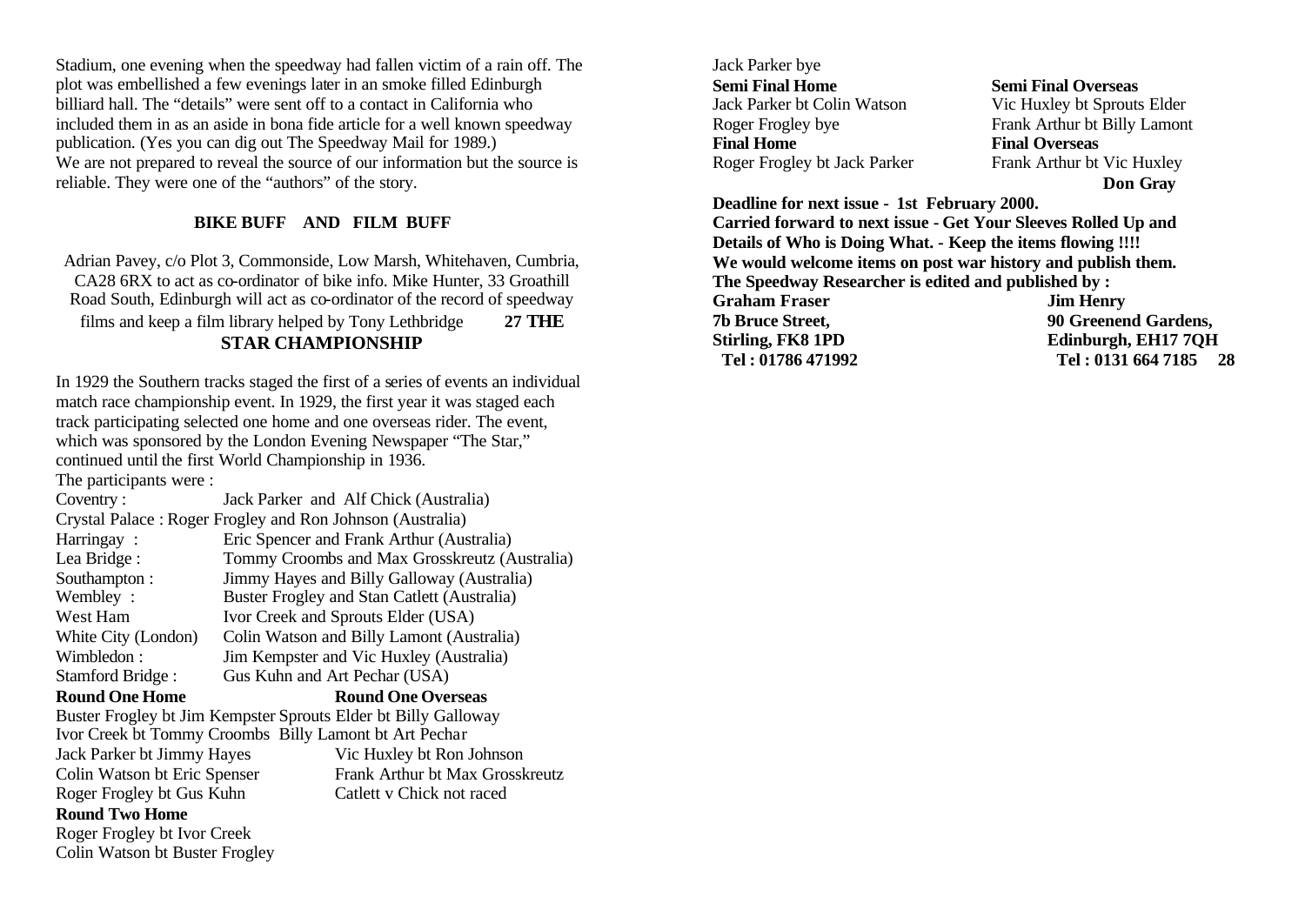## **1930 NORTHERN LEAGUE**

## **RESULTS GRID**

| Away Team             | Barnsley            | Belle Vue     | Edinburgh        | <b>Glasgow</b>     | Leicester     | Liverpool                             | Gosforth      | Preston             | Rochdale          | Sheffield                | Warrington             | White City | Wombwell      |
|-----------------------|---------------------|---------------|------------------|--------------------|---------------|---------------------------------------|---------------|---------------------|-------------------|--------------------------|------------------------|------------|---------------|
| Home Team             |                     |               |                  |                    |               |                                       |               |                     |                   |                          |                        |            |               |
| Barnsley              | <b>XXXXXX</b>       |               | Not Raced        | Not Raced          |               | $14 - 22$                             | $20 - 16$     |                     |                   | $23 - 13$                |                        |            | $20 - 16$     |
| Belle Vue             | $27 - 9$            | <b>XXXXXX</b> | $25 - 8$         | $21 - 13$          | $24 - 12$     | $20 - 16$                             |               | $22 - 13$ $22 - 14$ |                   | $22 - 14$                | $22 - 14$<br>$17 - 19$ |            |               |
| Edinburgh             | $22 - 14$           | $13 - 21$     | <b>XXXXXX</b>    |                    |               | Not Raced Not Raced Not Raced 26 - 10 |               | $21 - 15$           |                   | <b>Not Raced 17 - 19</b> | $23 - 13*$             | $12 - 24$  | $20 - 4**$    |
| Glasgow White City    | Not Raced $16 - 20$ |               | Not Raced        | <b>XXXXXX</b>      | $23 - 13$     | $10 - 26$                             | $16 - 20$     | $20 - 12$           | $17 - 19$         | $18 - 17$                | $17 - 18$              | $16 - 19$  | Not Raced     |
| Leicester Super       | $26 - 10$           | $18 - 18$     | <b>Not Raced</b> | $24 - 11$          | <b>XXXXXX</b> | $15 - 21$                             | $18 - 17$     | $19 - 17$           | $23 - 12$         | $14 - 22$                | $11 - 25$              |            | $26 - 10$     |
| Liverpool             | $27 - 9$            | $14 - 20$     | $24 - 12$        | $26 - 10$          | $18 - 17$     | XXXXXX                                |               | $20 - 16$           |                   | $26 - 9$<br>$21 - 14$    | $16 - 19$              |            | $28 - 8$      |
| Newcastle Gosforth    | $15 - 20$           | $12 - 24$     | Not Raced        | Not Raced          | 24 - 12       | $11 - 25$                             | <b>XXXXXX</b> |                     | Not Raced 24 - 12 | $20 - 16$                |                        |            | $29 - 7$      |
| Preston               | $25 - 10$           | 17.5-18.5     | $25 - 10$        | $26 - 9$           | $26 - 9$      | $16 - 20$                             |               | <b>XXXXXX</b>       |                   | $22 - 14$                | $17 - 18$              |            |               |
| Rochdale              | $21 - 14$           | $13 - 23$     | <b>Not Raced</b> | $20 - 13$          | $24 - 11$     |                                       |               | $11 - 25$           | <b>XXXXXX</b>     | $9 - 27$                 |                        |            |               |
| Sheffield             |                     | $14 - 22$     | Not Raced        | $26 - 10$          | $22 - 13$     | $21 - 15$                             | $30 - 6$      |                     | <b>XXXXXX</b>     |                          | $12 - 23$              |            |               |
| Warrington            | $26 - 10$           | $10 - 25$     | $22 - 14$        | $23 - 12$          |               | $14 - 22$                             |               | $14 - 22$           | $28 - 8$          | <b>XXXXXX</b>            | $11 - 25$              |            |               |
| White City Manchester |                     | $16 - 19$     | Not Raced        | Not Raced $26 - 9$ |               | $21 - 15$                             | $28 - 8$      | $17 - 18$           |                   | $25 - 11$                | XXXXXX                 |            |               |
| Wombwell              | 19 - 16             | $16 - 20$     | Not Raced        | Not Raced          |               |                                       | $23 - 13$     | $14 - 22$           |                   | $16 - 15$                | $15 - 21$              | $10 - 23$  | <b>XXXXXX</b> |

# **Northern League 1931 Northern Cup 1931**

| Away Team        | Belle Vue |           | Glasgow   |         | Leeds         |           | Leicester<br>Preston |                        |           | Sheffield | <b>First Round</b> |               |                                 |            |              |                                   |                          |
|------------------|-----------|-----------|-----------|---------|---------------|-----------|----------------------|------------------------|-----------|-----------|--------------------|---------------|---------------------------------|------------|--------------|-----------------------------------|--------------------------|
|                  |           |           |           |         |               |           | Super                |                        |           |           |                    |               | Belle Vue 33 -                  |            |              | Sheffield 20                      |                          |
| Home Team        |           |           |           |         |               |           |                      |                        |           |           |                    |               | Sheffield 29                    |            | $\sim 100$   | <b>Belle Vue 24</b>               | <b>57 - 49 Belle Vue</b> |
| Belle Vue        | XXXXXXX   |           | 40 - 14   |         | $35 - 19$     |           | $40 - 14$            |                        | 27 - 24   |           | $31 - 23$          |               | Preston 38 -                    |            |              | Leicester Super 14                |                          |
|                  | XXXXXXX   |           | Not Raced |         | $29 - 19$     |           |                      |                        | $31 - 20$ |           | $33 - 21$          |               | Leicester Super 20 - Preston 34 |            |              |                                   | <b>72 - 34 Preston</b>   |
| Glasgow          | $21 - 31$ |           | XXXXXXX   |         | $23 - 31$     |           |                      | $28 - 25$<br>$31 - 23$ |           |           | $25 - 28$          |               | <b>Leeds 35</b>                 |            | - Glasgow 18 |                                   |                          |
|                  | $24 - 30$ |           | XXXXXXX   |         | Not Raced     |           | Not Raced            |                        | Not Raced |           | Not Raced          |               | Glasgow v Leeds Not Raced       |            |              |                                   | 35 - 18 Leeds            |
| Leeds            | $22 - 30$ |           | $39 - 14$ |         | XXXXXX        |           | $28 - 26$            |                        | $30 - 23$ |           | $34 - 18$          |               | York 30                         |            |              | - Wombwell 24                     |                          |
|                  | $31 - 17$ |           | XXXXXX    |         | $34 - 18$     |           | $34 - 20$            |                        | $28 - 26$ |           |                    |               |                                 |            |              |                                   | York                     |
| Leicester Super  |           | $29 - 24$ |           | 39 - 15 |               | 29 - 24   |                      | XXXXXX                 |           | 34 - 20   |                    | $31.5 - 22.5$ |                                 |            | Second Round |                                   |                          |
|                  | $30 - 23$ |           |           |         |               |           | XXXXXX               |                        | $34 - 20$ |           | $28 - 26$          |               | Belle Vue 27 -                  |            |              | Preston 26                        |                          |
| Preston          | $27 - 23$ |           | $35 - 18$ |         | $26.5 - 26.5$ |           | $35 - 19$            |                        | XXXXXX    |           | $32 - 20$          |               | Preston 27 -                    |            |              | Belle Vue 26Drawn 53 all          |                          |
|                  | $25 - 29$ |           |           |         | $27 - 26$     |           |                      |                        | XXXXXX    |           | $38 - 15$          |               | Belle Vue 37 -                  |            |              | Preston 17                        |                          |
| Sheffield        |           |           | $39 - 15$ |         | $35 - 19$     | $34 - 19$ |                      | $32 - 22$              |           | $34 - 19$ |                    | XXXXXX        |                                 | Preston 25 |              | <b>Belle Vue 29</b><br>$\sim$ $-$ | $66 - 42$                |
| <b>Belle Vue</b> |           |           |           |         |               |           |                      |                        |           |           |                    |               |                                 |            |              |                                   |                          |
|                  | $28 - 25$ |           |           |         |               |           | $29 - 25$            |                        | $29 - 24$ |           | XXXXXX             |               | <b>Leeds</b> 35                 | $\sim$     | York 15      |                                   |                          |
|                  |           |           |           |         |               |           |                      |                        |           |           |                    |               | York 26                         | $\sim$ .   |              | Leeds 28                          | 63 - 41 Leeds            |
|                  |           |           |           |         |               |           |                      |                        |           |           |                    |               | Final                           |            |              |                                   |                          |
|                  |           |           |           |         |               |           |                      |                        |           |           |                    |               | Belle Vue 37 -                  |            |              | Leeds 16                          |                          |
|                  |           |           |           |         |               |           |                      |                        |           |           |                    |               | Leeds 26                        | $\sim$     |              | <b>Belle Vue 27</b>               | <b>64 - 42 Belle Vue</b> |